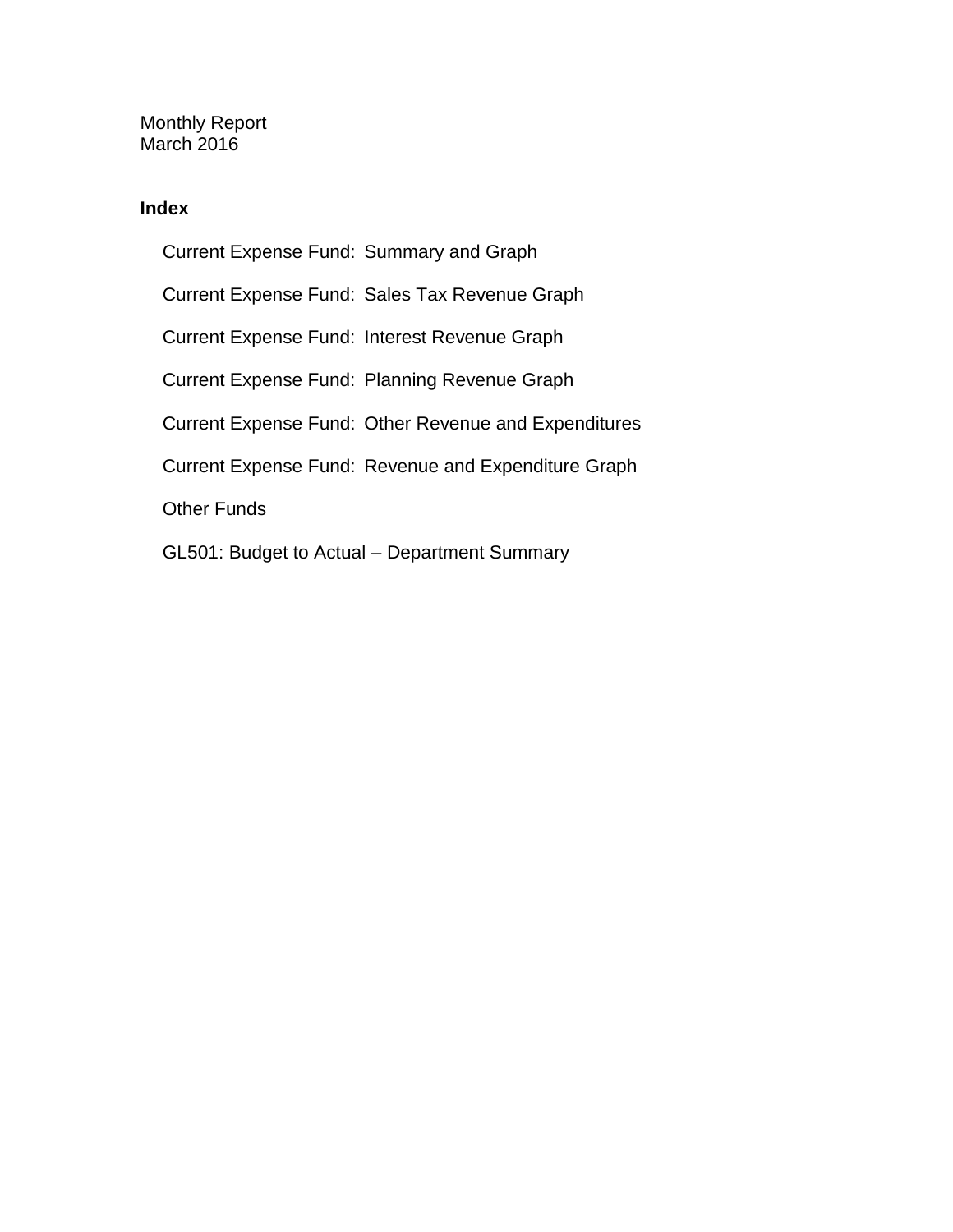# Island County **Monthly Report / MARCH 2016**

### **CURRENT EXPENSE FUND Thousands (000's)**

|                            |                | <b>Current Year</b> |                         |               | 2015    |            |                         | 2014          |                |      |            |                         |               |
|----------------------------|----------------|---------------------|-------------------------|---------------|---------|------------|-------------------------|---------------|----------------|------|------------|-------------------------|---------------|
|                            | Current        | <b>YTD</b>          | <b>Budget</b>           | % VS          | Current | <b>YTD</b> | <b>Budget</b>           | % VS          | Current        |      | <b>YTD</b> | <b>Budget</b>           | %VS           |
|                            | Actual         | Actual              | Net of Beg.<br>Fund Bal | <b>Budget</b> | Actual  | Actual     | Net of Beg.<br>Fund Bal | <b>Budget</b> | Actual         |      | Actual     | Net of Beg.<br>Fund Bal | <b>Budget</b> |
| Revenue                    |                |                     |                         |               |         |            |                         |               |                |      |            |                         |               |
| Property Tax               | 410            | 689                 | 7,551                   | 9%            | 488     | 554        | 7,786                   | 7%            |                | 479  | 612        | 7,482                   | 8%            |
| Sales Tax                  |                | 401                 | 5.823                   | 7%            | 446     | 1,190      | 5,157                   | 23%           |                | 408  | 1.092      | 4,484                   | 24%           |
| Planning and Community     | 236            | 532                 | 1.827                   | 29%           | 144     | 361        | 1.830                   | 20%           |                | 177  | 408        | 1,456                   | 28%           |
| Interest - Investment      | 76             | 135                 | 552                     | 24%           | 38      | 88         | 552                     | 16%           |                | 36   | 110        | 552                     | 20%           |
| Gain/Loss on Investment    |                |                     |                         |               | (4)     | (5)        |                         |               |                |      | 23         |                         |               |
| Other                      | 1,074          | 1,174               | 7.041                   | 17%           | 655     | 582        | 6,611                   | 9%            |                | 652  | 2,085      | 6.402                   | 33%           |
| Subtotal                   | 1,796          | 2,931               | 22,794                  | 13%           | 1,767   | 2,770      | 21,936                  | 13%           | 1,752          |      | 4,330      | 20,376                  | 21%           |
| Intergovernmental (Grants) | 80             | 155                 | 941                     | 16%           | 96      | 125        | 1.119                   | 11%           |                | 85   | 101        | 951                     | 11%           |
| Total                      | 1,876          | 3,086               | 23,735                  | 13%           | 1.863   | 2,895      | 23,055                  | 13%           | 1,837          |      | 4,431      | 21,327                  | 21%           |
| Interfund Transfers-In     | $\overline{a}$ | 3,164               | 3,164                   | 100%          | ä,      | 2,958      | 2,958                   | 100%          | $\overline{a}$ |      | 2,646      | 2,714                   | 97%           |
| Use of Beg Fund Balance    |                |                     | 1,089                   | 0%            |         | ÷.         | 1,244                   | 0%            | $\blacksquare$ |      |            | 1,700                   | $0\%$         |
| <b>Total Revenue</b>       | 1.876          | 6,250               | 27,988                  | 22%           | 1.863   | 5,853      | 27,257                  | 21%           | 1.837          |      | 7,077      | 25,741                  | 27%           |
| Salaries & Benefits        | 1.465          | 3,333               | 19,438                  | 17%           | 1,351   | 3,091      | 18,250                  | 17%           | 1,187          |      | 3.535      | 17,515                  | 20%           |
| Services & Supplies        | 863            | 1,406               | 6,568                   | 21%           | 512     | 1,508      | 6,768                   | 22%           |                | 659  | 1,666      | 6,057                   | 28%           |
| Capital                    | 8              | 49                  | 226                     | 22%           |         | 50         | 609                     | 8%            |                | 5    | 5          | 362                     | 1%            |
| <b>Expenditures</b>        | 2,336          | 4,788               | 26,232                  | 18%           | 1.863   | 4.649      | 25,627                  | 18%           | 1,851          |      | 5,206      | 23,934                  | 22%           |
| Interfund Transfers-Out    |                | 1,755               | 1,755                   | 100%          |         | 1,604      | 1,632                   | 98%           |                |      | 1,723      | 1,807                   | 95%           |
| <b>Total Expenditures</b>  | 2,336          | 6,543               | 27,987                  | 23%           | 1.863   | 6,253      | 27,259                  | 23%           | 1.851          |      | 6,929      | 25,741                  | 27%           |
| <b>Net Current Expense</b> | (460)          | (293)               | $\mathbf{1}$            |               | 0       | (400)      | (2)                     |               |                | (14) | 148        | 0                       |               |





MARCH 1/12th OR 25% OF THE TOTAL YEAR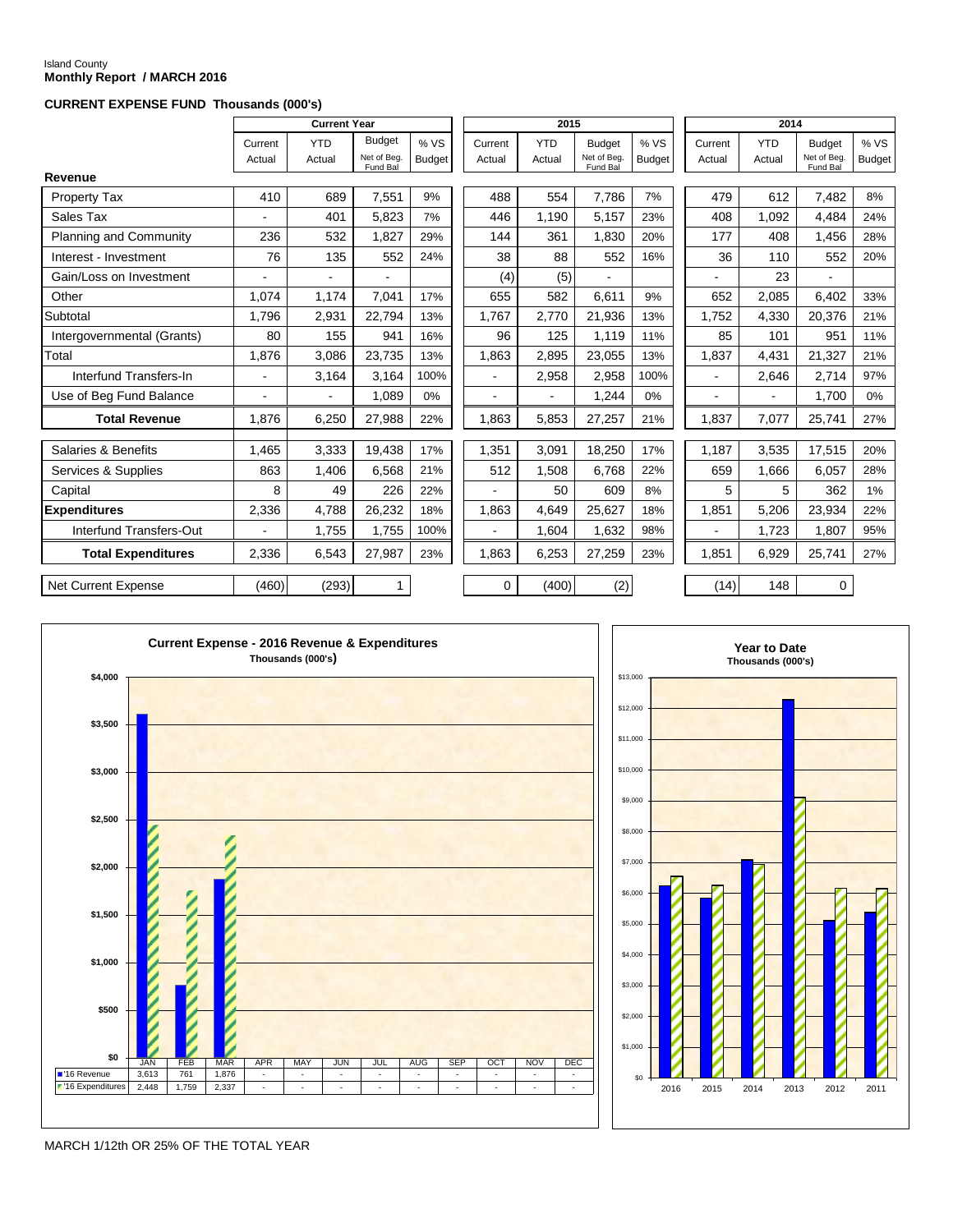### 1,700,000 1,600,000  **700,000** 1,500,000 1,400,000  **600,000** 1,300,000 1,200,000  **500,000** 1,100,000 1,000,000  **400,000** 900,000 800,000  **300,000** 700,000 600,000  **200,000** 500,000 400,000 300,000  **100,000** 200,000 100,000  **-** JAN | FEB | MAR | APR | MAY | JUN | JUL | AUG | SEP | OCT | NOV | DEC '16 Sales Tax  $401,119$  - 2016 2019 2018 2019 2011 '15 Sales Tax | 369,565 | 375,077 | 445,638 | 430,150 | 414,591 | 519,985 | 484,785 | 474,030 | 533,206 | 416,958 | 413,544 | 573,627 '14 Sales Tax | 344,488 | 339,474 | 408,431 | 351,088 | 375,880 | 445,500 | 435,804 | 420,539 | 465,185 | 397,017 | 366,067 | 506,418

### **2016 Sales Tax Revenue - Current Expense Fund**

**Year to Date**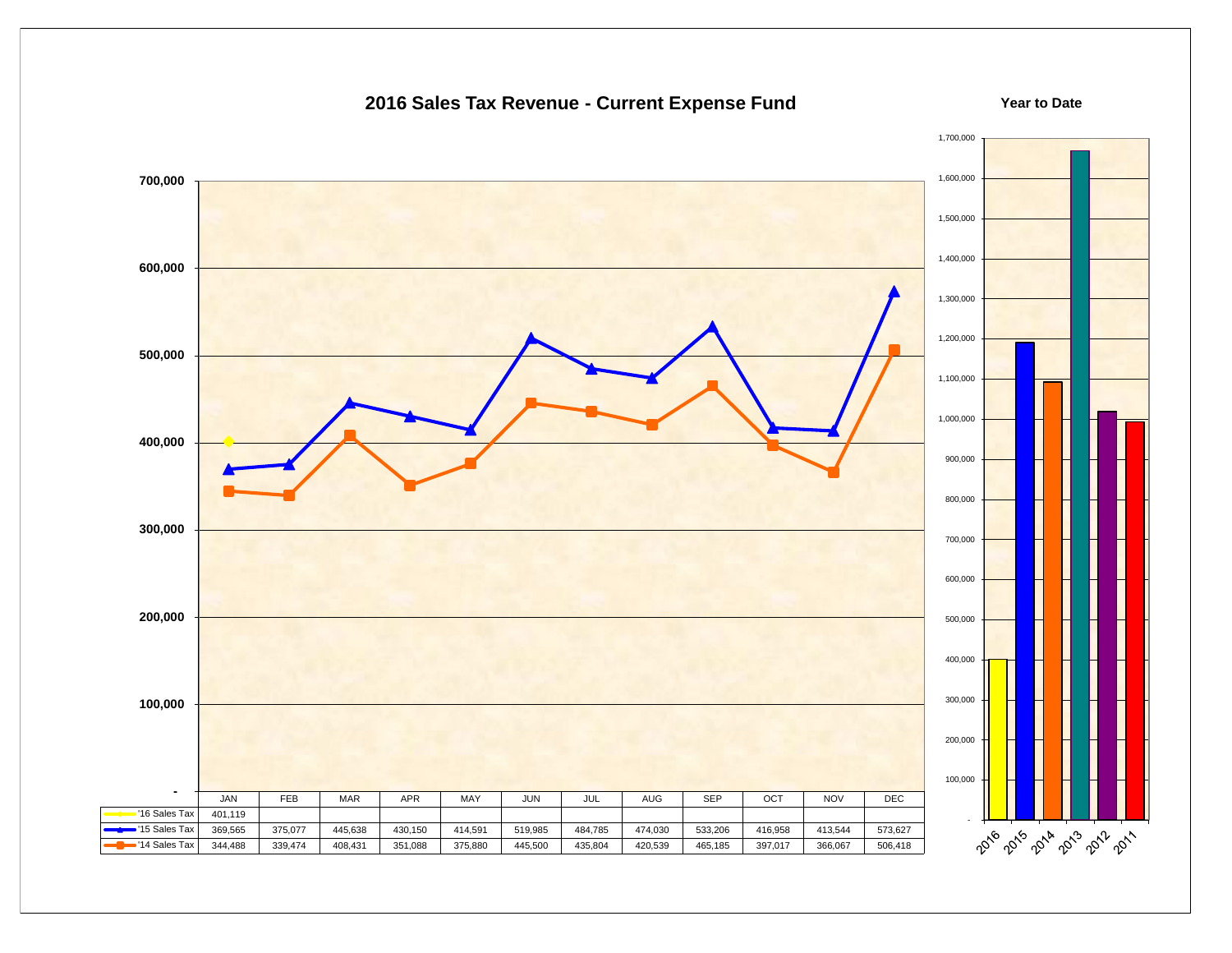

2016 2015 2014 2013 2012 2011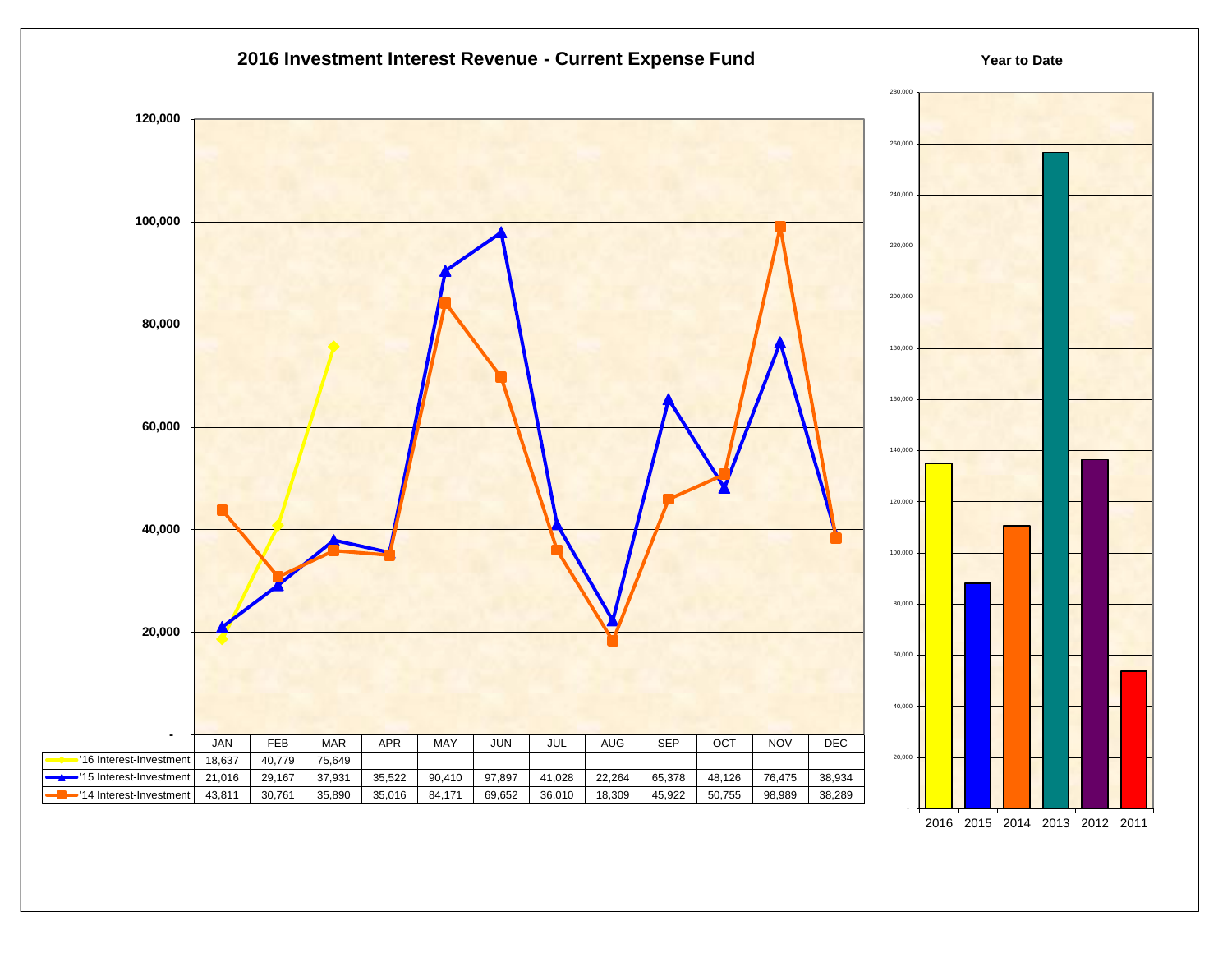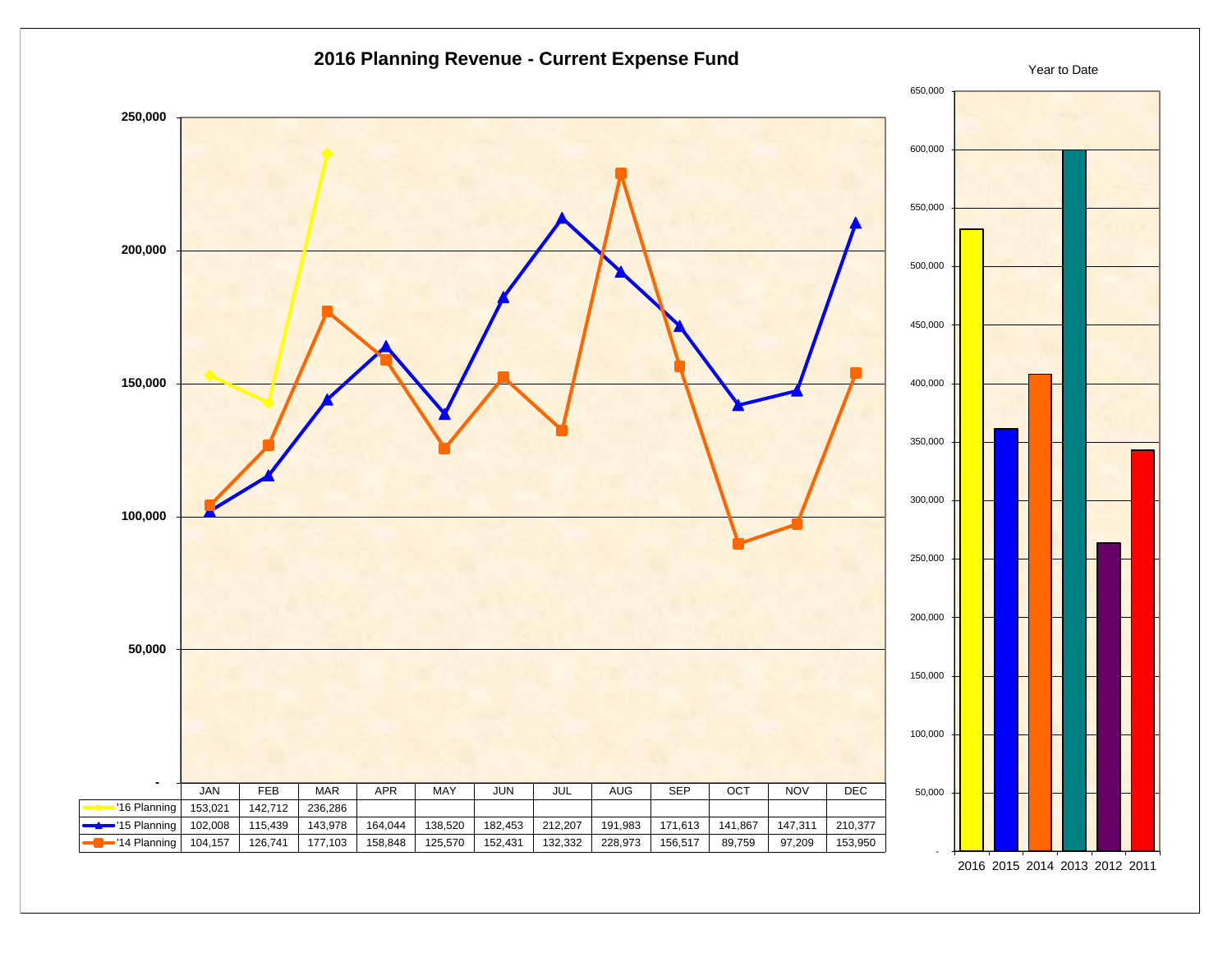# **Other Revenue**

| <b>Year to Date</b>               | <b>ACTUAL</b> | <b>BUDGET</b> | Year to Date % |
|-----------------------------------|---------------|---------------|----------------|
| Auditor                           | 149,882       | 639,800       | 23.4%          |
| <b>Clerk</b>                      | 73,875        | 349,800       | 21.1%          |
| <b>District Court</b>             | 156,081       | 1,001,900     | 15.6%          |
| <b>Sheriff</b>                    | 289,433       | 683,564       | 42.3%          |
| <b>Sales Tax Criminal Justice</b> | 50,027        | 600,000       | 8.3%           |
| Cable Tax                         | 0             | 576,000       | $0.0\%$        |
| <b>Prop Tax Penalty</b>           | 107,425       | 419,000       | 25.6%          |
| Prop Tax Interest                 | 126,848       | 630,000       | 20.1%          |
| State Sh Rev PUD                  |               | 141,000       | 0.0%           |
| <b>County Assistance</b>          | 154,101       | 568,000       | 27.1%          |
| <b>Criminal Justice</b>           | 0             | 540,000       | $0.0\%$        |
| Liquor Tax                        | 53,778        | 305,000       | 17.6%          |
| Other                             | 12,101        | 587,381       | 2.1%           |
| <b>Total Other Revenue</b>        | 1,173,552     | 7,041,445     | 16.67%         |

### **Expenditures**

| <b>Year to Date</b>         | <b>ACTUAL</b> | <b>BUDGET</b> | Year to Date % |
|-----------------------------|---------------|---------------|----------------|
| Assessor                    | 207,070       | 1,165,882     | 17.8%          |
| Auditor                     | 156,300       | 853,529       | 18.3%          |
| <b>Budget</b>               | 11,841        | 69,830        | 17.0%          |
| <b>Clerk</b>                | 92,371        | 549,582       | 16.8%          |
| Commissioners               | 196,980       | 635,540       | 31.0%          |
| Coroner                     | 50,350        | 283,048       | 17.8%          |
| <b>District Court</b>       | 213,704       | 1,244,759     | 17.2%          |
| <b>Emergency Management</b> | 19,184        | 169,962       | 11.3%          |
| <b>Facilities</b>           | 226,253       | 1,370,339     | 16.5%          |
| <b>GSA</b>                  | 279,101       | 1,042,476     | 26.8%          |
| <b>Human Resources</b>      | 85,128        | 440,344       | 19.3%          |
| <b>Human Services</b>       | 10,987        | 154,835       | 7.1%           |
| Information Technology      | 361,664       | 1,603,294     | 22.6%          |
| Miscellaneous               | 70,484        | 256,094       | 27.5%          |
| Parks                       | 60,952        | 373,634       | 16.3%          |
| Planning                    | 417,922       | 2,153,789     | 19.4%          |
| Prosecutor                  | 299,362       | 1,628,872     | 18.4%          |
| <b>Sheriff</b>              | 1,663,098     | 8,668,823     | 19.2%          |
| <b>Superior Court</b>       | 228,740       | 1,216,849     | 18.8%          |
| <b>Treasurer</b>            | 136,668       | 638,635       | 21.4%          |
| Non Departmental            | 0             | 1,712,576     | 0.0%           |
| <b>Total Expenditures</b>   | 4,788,159     | 26,232,692    | 18.25%         |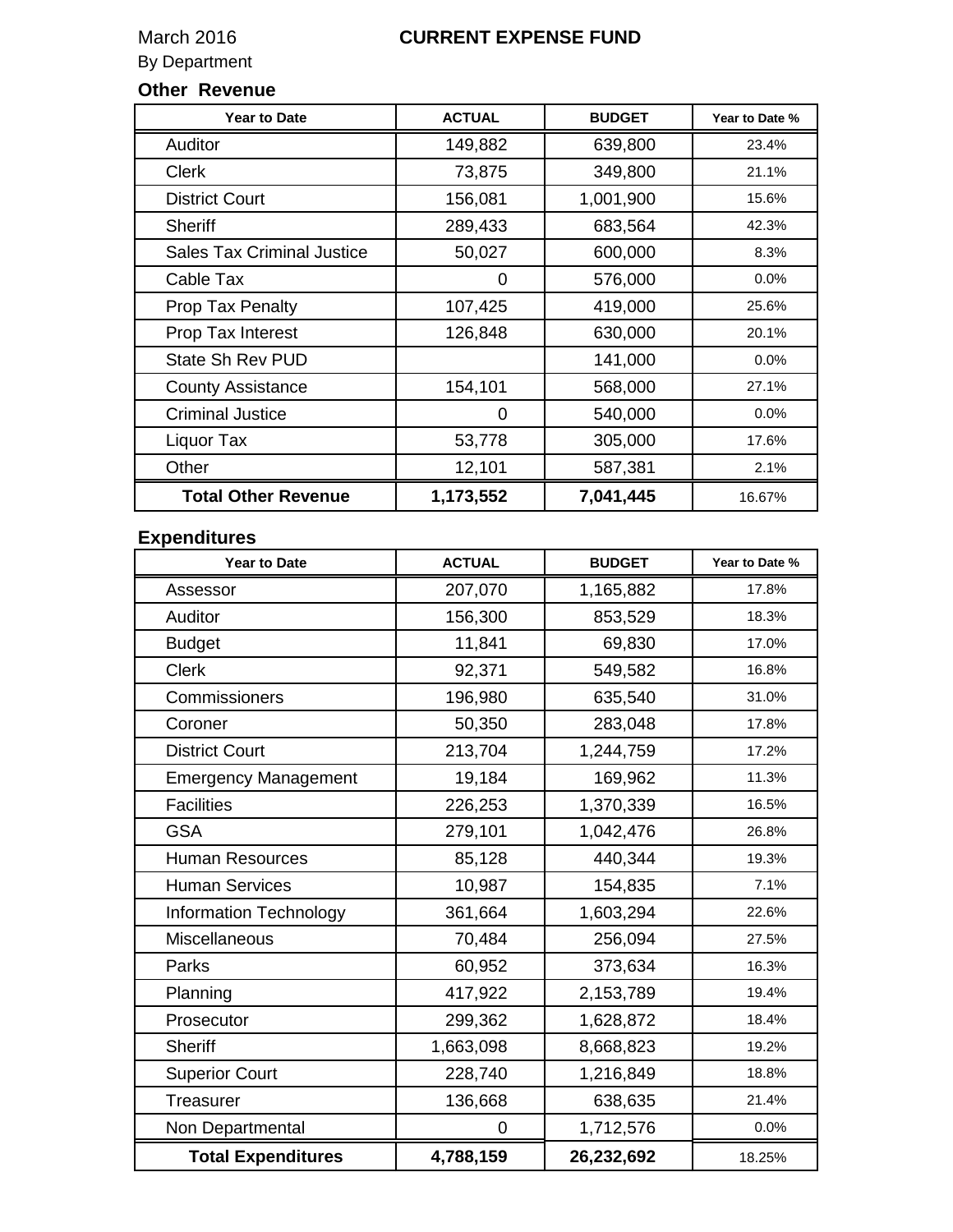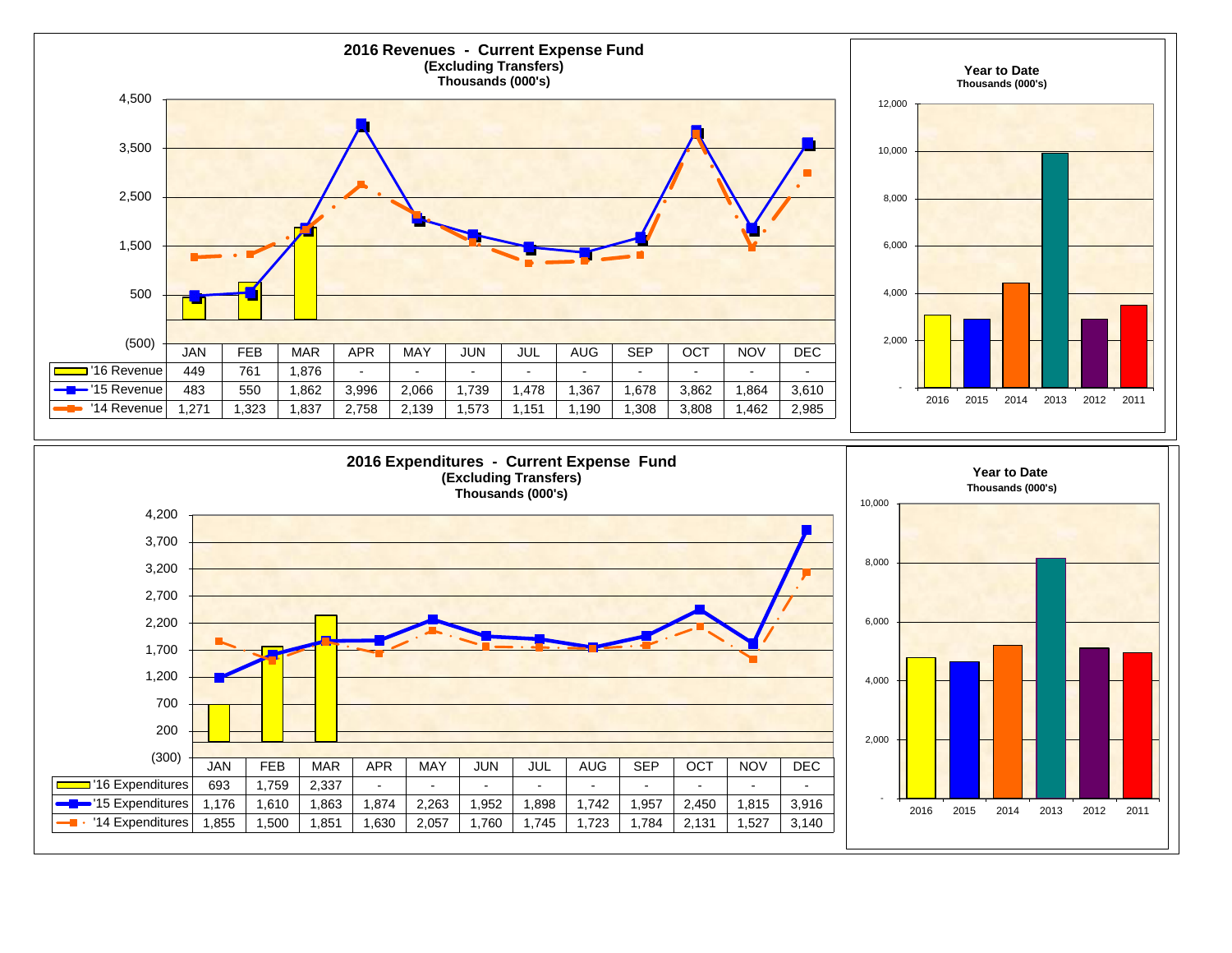### March 2016 **OTHER FUNDS**

#### **Revenue**

| Year to Date                | <b>Actual Transfers</b> | <b>Actual Revenue</b><br>(Excludes Transfers) | <b>Budget</b><br>(Excludes Transfers) | Year to Date<br>% |
|-----------------------------|-------------------------|-----------------------------------------------|---------------------------------------|-------------------|
| <b>Clean Water Utility</b>  |                         | 163,688                                       | 1,568,436                             | 10.4%             |
| <b>Conservation Futures</b> |                         | 59,551                                        | 1,251,624                             | 4.8%              |
| <b>Health Funds</b>         | 662,667                 | 596,428                                       | 3,057,710                             | 19.5%             |
| Human Services Funds        | 355,215                 | 313,713                                       | 3,828,719                             | 8.2%              |
| Juvenile Detention Facility | 300,000                 | 70,778                                        | 999,764                               | 7.1%              |
| <b>Public Works Funds</b>   | 1,282,620               | 2,769,016                                     | 25,825,023                            | 10.7%             |
| <b>REET 1 &amp; 2</b>       |                         | 653,132                                       | 3,025,000                             | 21.6%             |
| Solid Waste                 |                         | 1,592,908                                     | 7,948,930                             | 20.0%             |
| <b>Extension Services</b>   | 158,298                 | 42,495                                        | 252,190                               | 16.9%             |
| Insurance Reserve           |                         | 1,851                                         | 926,238                               | 0.2%              |
| Motor Pool                  | 459,264                 | 0                                             | 0                                     | #DIV/0!           |
| Miscellaneous               | 82,210                  | 359,620                                       | 3,269,122                             | 11.0%             |

#### **Expenditures**

| Year to Date                | <b>Actual Transfers</b> | <b>Actual Expenditures</b><br>(Excludes Transfers) | <b>Budget</b><br>(Excludes Transfers) | Year to Date<br>% |
|-----------------------------|-------------------------|----------------------------------------------------|---------------------------------------|-------------------|
| <b>Clean Water Utility</b>  | 106,436                 | 990                                                | 1,462,000                             | 0.1%              |
| <b>Conservation Futures</b> | 1,360                   | 4,699                                              | 1,250,264                             | 0.4%              |
| <b>Health Funds</b>         | 181,364                 | 581,019                                            | 3,539,013                             | 16.4%             |
| Human Services Funds        | 342,625                 | 477,897                                            | 3,841,309                             | 12.4%             |
| Juvenile Detention Facility | 64,884                  | 211,797                                            | 1,234,880                             | 17.2%             |
| <b>Public Works Funds</b>   | 2,945,292               | 2,590,496                                          | 24,162,351                            | 10.7%             |
| <b>REET 1 &amp; 2</b>       | 447,672                 | 339,196                                            | 2,577,328                             | 13.2%             |
| Solid Waste                 | 407,823                 | 1,129,936                                          | 7,541,107                             | 15.0%             |
| <b>Extension Services</b>   | 16,156                  | 39,579                                             | 394,332                               | 10.0%             |
| <b>Insurance Reserve</b>    | 65,016                  | 49,775                                             | 861,222                               | 5.8%              |
| Motor Pool                  | 28,264                  | 30,877                                             | 431,000                               | 7.2%              |
| <b>Miscellaneous</b>        | 102,568                 | 771,792                                            | 3,248,763                             | 23.8%             |

#### **Grouped Funds**

| Health Funds [Public Health Pooling, Natural Resources, Water Quality (104,165,149)]                                                                                                                                                                                                                                                                                                                 |
|------------------------------------------------------------------------------------------------------------------------------------------------------------------------------------------------------------------------------------------------------------------------------------------------------------------------------------------------------------------------------------------------------|
| Human Services Funds [Housing, Homeless Housing, Veterans, Mental Health, Developmental Disabilities, Alcohol Abuse,<br>Therapeutic Sales Tax, Admin (105,106,107,113,114,123,126,129)                                                                                                                                                                                                               |
| Public Works Funds [Road, Paths & Trails, Admin, Storm & Surface Water, Capital Drainage, Equipment Rental & Revolving<br>(101,137,139,144,321,501,119,410)                                                                                                                                                                                                                                          |
| Miscellaneous [Law Library, Elections, Fire Permit, Treasurer & Auditor O&M, Rural County Sales Tax, 2% Hotel/Motel Public<br>Facilities, CASA, Drug Seizure, Anti Profiteering, Enhanced 911, Family Resource Centers, Joint Tourism, Federal Asset<br>Fortfeiture, Trial Court Improvement, Historic Preservation<br>(103,111,115,116,118,121,124,130,131,133,136,140,141,142,143,146,147,157,180) |
|                                                                                                                                                                                                                                                                                                                                                                                                      |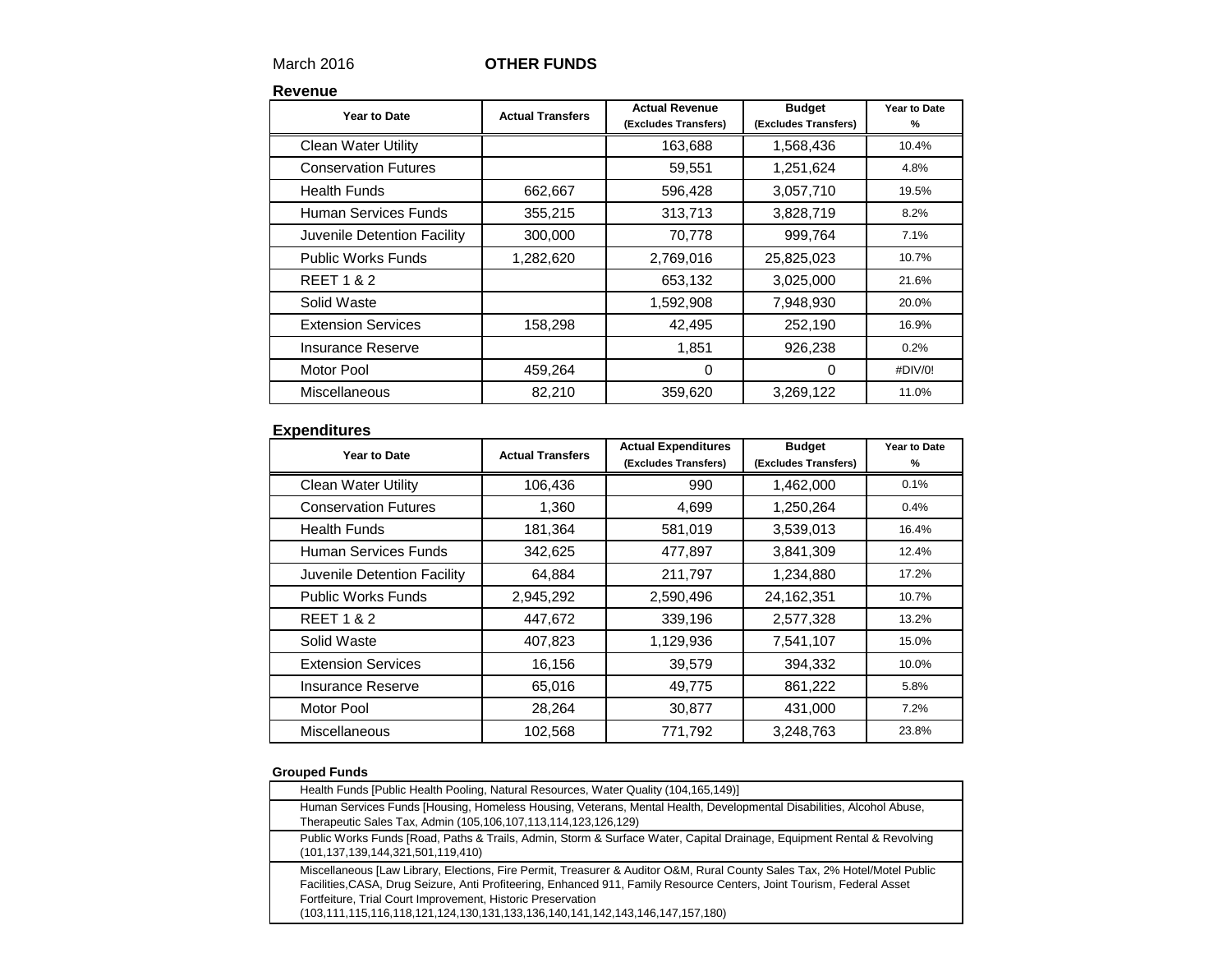|                                  |                             |                          | <b>Report Date: 03/31/2016</b> |                             |                       |  |
|----------------------------------|-----------------------------|--------------------------|--------------------------------|-----------------------------|-----------------------|--|
| <b>Group - Description</b>       | <b>Budget</b>               |                          | <b>Encumbrance</b>             | <b>Balance</b>              | Percent<br><b>YTD</b> |  |
| Dept: 11 PUBLIC WORKS            |                             | <b>Actual</b>            |                                |                             |                       |  |
| <b>Revenue</b>                   |                             |                          |                                |                             |                       |  |
| 30 USE OF FUND BALANCE/RESERVES  | 10,000.00                   | 0.00                     | 0.00                           | 10,000.00                   | 0.00                  |  |
| 34 CHARGES FOR GOODS & SERVICES  | 27,000.00                   | 1,961.51                 | 0.00                           | 25,038.49                   | 7.26                  |  |
| <b>36 MISCELLANEOUS REVENUES</b> | 5,862.00                    | 0.00                     | 0.00                           | 5,862.00                    | 0.00                  |  |
| 39 OTHER FINANCING SOURCES       | 330,772.00                  | 330,772.00               | 0.00                           | 0.00                        | 100.00                |  |
| <b>Revenue Total:</b>            | 373,634.00                  | 332,733.51               | 0.00                           | 40,900.49                   | 89.05                 |  |
| <b>Expenditures</b>              |                             |                          |                                |                             |                       |  |
| 10 SALARIES                      | 185,347.00                  | 30,805.34                | 0.00                           | 154,541.66                  | 16.62                 |  |
| 15 BENEFITS                      | 106,672.00                  | 15,686.94                | 0.00                           | 90,985.06                   | 14.70                 |  |
| 20 MAINTENANCE & OPERATIONS      | 79,215.00                   | 12,477.16                | 0.00                           | 66,737.84                   | 15.75                 |  |
| 30 INTERGOVERNMENT               | 1,400.00                    | 53.70                    | 0.00                           | 1,346.30                    | 3.83                  |  |
| <b>40 CAPITAL</b>                | 0.00                        | 1,929.13                 | 0.00                           | (1,929.13)                  | 0.00                  |  |
| 50 INTERDEPT & TRANSFERS         | 1,000.00                    | 0.00                     | 0.00                           | 1,000.00                    | 0.00                  |  |
| <b>Expenditure Total:</b>        | 373,634.00                  | 60,952.27                | 0.00                           | 312,681.73                  | 16.31                 |  |
| <b>Dept Total:</b>               | 0.00                        | 271,781.24               | 0.00                           | (271, 781.24)               |                       |  |
|                                  |                             |                          |                                |                             |                       |  |
| <b>Dept: 13 HUMAN SERVICES</b>   |                             |                          |                                |                             |                       |  |
| <b>Expenditures</b>              |                             |                          |                                |                             |                       |  |
| 20 MAINTENANCE & OPERATIONS      | 154,835.00                  | 10,986.83                | 0.00                           | 143,848.17                  | 7.09                  |  |
| 50 INTERDEPT & TRANSFERS         | 6,010.00                    | 6,010.00                 | 0.00                           | 0.00                        | 100.00                |  |
| <b>Expenditure Total:</b>        | 160,845.00<br>(160, 845.00) | 16,996.83<br>(16,996.83) | 0.00<br>0.00                   | 143,848.17<br>(143, 848.17) | 10.56                 |  |
| <b>Dept Total:</b>               |                             |                          |                                |                             |                       |  |
| Dept: 20 ASSESSOR                |                             |                          |                                |                             |                       |  |
| <b>Revenue</b>                   |                             |                          |                                |                             |                       |  |
| 30 USE OF FUND BALANCE/RESERVES  | 0.00                        | 0.00                     | 0.00                           | 0.00                        | 0.00                  |  |
| 34 CHARGES FOR GOODS & SERVICES  | 21,800.00                   | 1,871.66                 | 0.00                           | 19,928.34                   | 8.58                  |  |
| <b>Revenue Total:</b>            | 21,800.00                   | 1,871.66                 | 0.00                           | 19,928.34                   | 8.58                  |  |
| <b>Expenditures</b>              |                             |                          |                                |                             |                       |  |
| 10 SALARIES                      | 746,978.00                  | 138,254.99               | 0.00                           | 608,723.01                  | 18.50                 |  |
| 15 BENEFITS                      | 314,904.00                  | 58,231.37                | 0.00                           | 256,672.63                  | 18.49                 |  |
| 20 MAINTENANCE & OPERATIONS      | 104,000.00                  | 6,846.30                 | 0.00                           | 97,153.70                   | 6.58                  |  |
| 50 INTERDEPT & TRANSFERS         | 0.00                        | 3,737.00                 | 0.00                           | (3,737.00)                  | 0.00                  |  |
| <b>Expenditure Total:</b>        | 1,165,882.00                | 207,069.66               | 0.00                           | 958,812.34                  | 17.76                 |  |
| <b>Dept Total:</b>               | (1,144,082.00)              | (205, 198.00)            | 0.00                           | (938, 884.00)               |                       |  |
| Dept: 21 AUDITOR                 |                             |                          |                                |                             |                       |  |
| <b>Revenue</b>                   |                             |                          |                                |                             |                       |  |
| 32 LICENSES & PERMITS            | 4,800.00                    | 927.00                   | 0.00                           | 3,873.00                    | 19.31                 |  |
| 34 CHARGES FOR GOODS & SERVICES  | 633,900.00                  | 148,982.20               | 0.00                           | 484,917.80                  | 23.50                 |  |
| <b>36 MISCELLANEOUS REVENUES</b> | 1,100.00                    | (27.19)                  | 0.00                           | 1,127.19                    | $-2.47$               |  |
| <b>Revenue Total:</b>            | 639,800.00                  | 149,882.01               | 0.00                           | 489,917.99                  | 23.42                 |  |
| <b>Expenditures</b>              |                             |                          |                                |                             |                       |  |
| 10 SALARIES                      | 559,012.00                  | 91,723.05                | 0.00                           | 467,288.95                  | 16.40                 |  |
| 15 BENEFITS                      | 216,829.00                  | 49,968.97                | 0.00                           | 166,860.03                  | 23.04                 |  |
| 20 MAINTENANCE & OPERATIONS      | 75,188.00                   | 14,608.14                | 0.00                           | 60,579.86                   | 19.42                 |  |
| <b>40 CAPITAL</b>                | 2,500.00                    | 0.00                     | 0.00                           | 2,500.00                    | 0.00                  |  |
|                                  |                             |                          |                                |                             |                       |  |

**User:** 12380 - BARTRAM, JERRI A

**Page**

**Current Date:** 04/13/2016 **Current Time:** 14:26:44

**Report:** GL5000EM\_SUM\_DEPT - GL501: Budget to Actual - Depa 1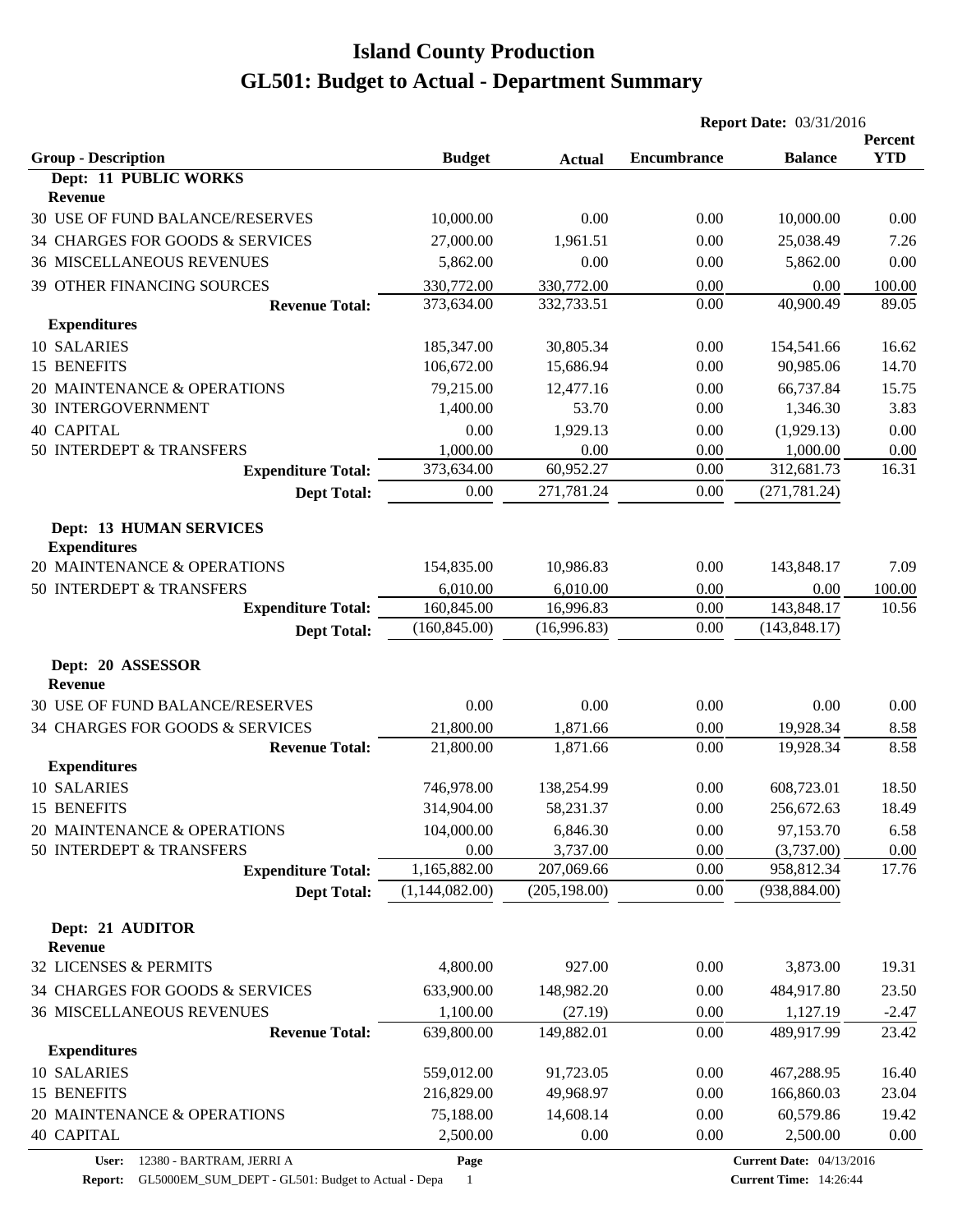|                                                   |                |               |                    | <b>Report Date: 03/31/2016</b>  |                       |  |
|---------------------------------------------------|----------------|---------------|--------------------|---------------------------------|-----------------------|--|
| <b>Group - Description</b>                        | <b>Budget</b>  | <b>Actual</b> | <b>Encumbrance</b> | <b>Balance</b>                  | Percent<br><b>YTD</b> |  |
| <b>Expenditure Total:</b>                         | 853,529.00     | 156,300.16    | 0.00               | 697,228.84                      | 18.31                 |  |
| <b>Dept Total:</b>                                | (213, 729.00)  | (6,418.15)    | 0.00               | (207, 310.85)                   |                       |  |
| Dept: 24 CLERK                                    |                |               |                    |                                 |                       |  |
| <b>Revenue</b>                                    |                |               |                    |                                 |                       |  |
| 33 INTERGOVERMENTAL REVENUES                      | 49,800.00      | 15,103.00     | 0.00               | 34,697.00                       | 30.32                 |  |
| 34 CHARGES FOR GOODS & SERVICES                   | 250,000.00     | 55,798.02     | 0.00               | 194,201.98                      | 22.31                 |  |
| <b>35 FINES &amp; PENALTIES</b>                   | 79,900.00      | 16,210.34     | 0.00               | 63,689.66                       | 20.28                 |  |
| <b>36 MISCELLANEOUS REVENUES</b>                  | 12,100.00      | 1,626.53      | 0.00               | 10,473.47                       | 13.44                 |  |
| 39 OTHER FINANCING SOURCES                        | 9,000.00       | 9,000.00      | 0.00               | 0.00                            | 100.00                |  |
| <b>Revenue Total:</b>                             | 400,800.00     | 97,737.89     | 0.00               | 303,062.11                      | 24.38                 |  |
| <b>Expenditures</b>                               |                |               |                    |                                 |                       |  |
| 10 SALARIES                                       | 372,601.00     | 65,873.51     | 0.00               | 306,727.49                      | 17.67                 |  |
| 15 BENEFITS                                       | 137,981.00     | 22,778.01     | 0.00               | 115,202.99                      | 16.50                 |  |
| 20 MAINTENANCE & OPERATIONS                       | 39,000.00      | 3,719.39      | 0.00               | 35,280.61                       | 9.53                  |  |
| <b>Expenditure Total:</b>                         | 549,582.00     | 92,370.91     | 0.00               | 457,211.09                      | 16.80                 |  |
| <b>Dept Total:</b>                                | (148, 782.00)  | 5,366.98      | 0.00               | (154, 148.98)                   |                       |  |
| Dept: 25 COMMISSIONERS                            |                |               |                    |                                 |                       |  |
| <b>Revenue</b>                                    |                |               |                    |                                 |                       |  |
| 34 CHARGES FOR GOODS & SERVICES                   | 0.00           | 4.75          | 0.00               | (4.75)                          | 0.00                  |  |
| <b>Revenue Total:</b>                             | 0.00           | 4.75          | 0.00               | (4.75)                          | 0.00                  |  |
| <b>Expenditures</b>                               |                |               |                    |                                 |                       |  |
| 10 SALARIES                                       | 414,372.00     | 73,859.98     | 0.00               | 340,512.02                      | 17.82                 |  |
| 15 BENEFITS                                       | 162,868.00     | 25,788.04     | 0.00               | 137,079.96                      | 15.83                 |  |
| 20 MAINTENANCE & OPERATIONS                       | 58,300.00      | 97,332.20     | 0.00               | (39,032.20)                     | 166.95                |  |
| <b>Expenditure Total:</b>                         | 635,540.00     | 196,980.22    | 0.00<br>0.00       | 438,559.78<br>(438, 564.53)     | 30.99                 |  |
| <b>Dept Total:</b>                                | (635,540.00)   | (196, 975.47) |                    |                                 |                       |  |
| Dept: 26 INFORMATION TECHNOLOGY<br><b>Revenue</b> |                |               |                    |                                 |                       |  |
| 30 USE OF FUND BALANCE/RESERVES                   | 0.00           | 0.00          | 0.00               | 0.00                            | 0.00                  |  |
| <b>Revenue Total:</b>                             | 0.00           | 0.00          | 0.00               | 0.00                            | 0.00                  |  |
| <b>Expenditures</b>                               |                |               |                    |                                 |                       |  |
| 10 SALARIES                                       | 527,660.00     | 94,946.34     | 0.00               | 432,713.66                      | 17.99                 |  |
| 15 BENEFITS                                       | 240,164.00     | 42,873.81     | 0.00               | 197,290.19                      | 17.85                 |  |
| 20 MAINTENANCE & OPERATIONS                       | 574,360.00     | 176,381.56    | 0.00               | 397,978.44                      | 30.70                 |  |
| <b>40 CAPITAL</b>                                 | 189,500.00     | 47,462.19     | 0.00               | 142,037.81                      | 25.04                 |  |
| 50 INTERDEPT & TRANSFERS                          | 71,610.00      | 0.00          | 0.00               | 71,610.00                       | 0.00                  |  |
| <b>Expenditure Total:</b>                         | 1,603,294.00   | 361,663.90    | 0.00               | 1,241,630.10                    | 22.55                 |  |
| <b>Dept Total:</b>                                | (1,603,294.00) | (361, 663.90) | 0.00               | (1,241,630.10)                  |                       |  |
| Dept: 27 CORONER<br><b>Revenue</b>                |                |               |                    |                                 |                       |  |
| 33 INTERGOVERMENTAL REVENUES                      | 50,000.00      | 0.00          | 0.00               | 50,000.00                       | 0.00                  |  |
| <b>Revenue Total:</b>                             | 50,000.00      | 0.00          | 0.00               | 50,000.00                       | 0.00                  |  |
| <b>Expenditures</b>                               |                |               |                    |                                 |                       |  |
| 10 SALARIES                                       | 122,450.00     | 25,266.10     | 0.00               | 97,183.90                       | 20.63                 |  |
| 12380 - BARTRAM, JERRI A<br><b>User:</b>          | Page           |               |                    | <b>Current Date: 04/13/2016</b> |                       |  |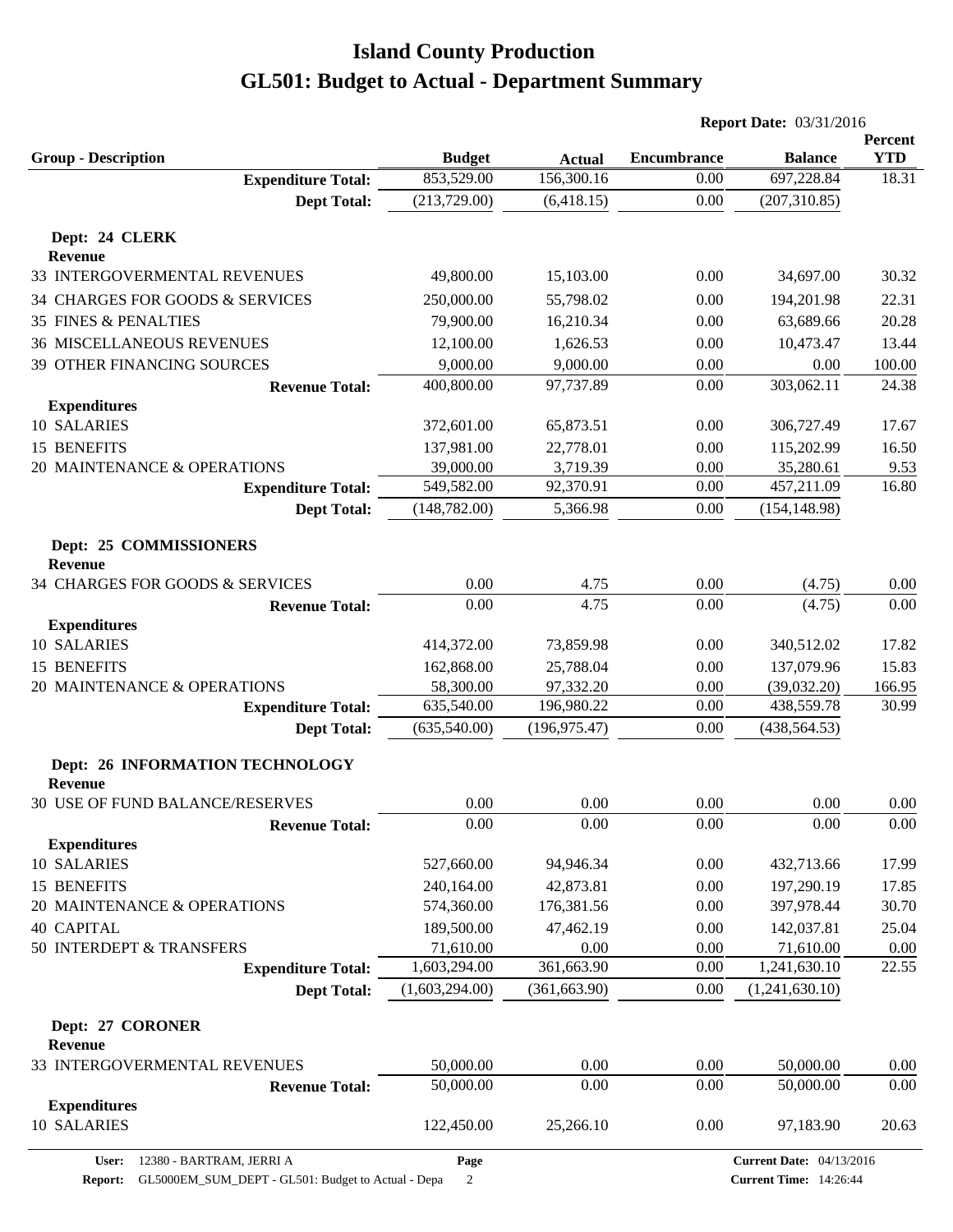|                                                  |                |               |                    | <b>Report Date: 03/31/2016</b>  |                              |  |
|--------------------------------------------------|----------------|---------------|--------------------|---------------------------------|------------------------------|--|
| <b>Group - Description</b>                       | <b>Budget</b>  | <b>Actual</b> | <b>Encumbrance</b> | <b>Balance</b>                  | <b>Percent</b><br><b>YTD</b> |  |
| 15 BENEFITS                                      | 53,098.00      | 8,463.29      | 0.00               | 44,634.71                       | 15.93                        |  |
| 20 MAINTENANCE & OPERATIONS                      | 102,500.00     | 16,620.15     | 0.00               | 85,879.85                       | 16.21                        |  |
| <b>40 CAPITAL</b>                                | 5,000.00       | 0.00          | 0.00               | 5,000.00                        | 0.00                         |  |
| <b>Expenditure Total:</b>                        | 283,048.00     | 50,349.54     | 0.00               | 232,698.46                      | 17.78                        |  |
| <b>Dept Total:</b>                               | (233,048.00)   | (50, 349.54)  | 0.00               | (182, 698.46)                   |                              |  |
| Dept: 28 FACILITIES MANAGEMENT<br><b>Revenue</b> |                |               |                    |                                 |                              |  |
| 34 CHARGES FOR GOODS & SERVICES                  | 96,500.00      | 23,396.76     | 0.00               | 73,103.24                       | 24.24                        |  |
| <b>36 MISCELLANEOUS REVENUES</b>                 | 4,000.00       | 1,005.00      | 0.00               | 2,995.00                        | 25.12                        |  |
| 39 OTHER FINANCING SOURCES                       | 48,900.00      | 48,900.00     | 0.00               | 0.00                            | 100.00                       |  |
| <b>Revenue Total:</b>                            | 149,400.00     | 73,301.76     | 0.00               | 76,098.24                       | 49.06                        |  |
| <b>Expenditures</b>                              |                |               |                    |                                 |                              |  |
| 10 SALARIES                                      | 545,118.00     | 100,206.83    | 0.00               | 444,911.17                      | 18.38                        |  |
| 15 BENEFITS                                      | 258,221.00     | 44,864.67     | 0.00               | 213,356.33                      | 17.37                        |  |
| 20 MAINTENANCE & OPERATIONS                      | 566,800.00     | 80,937.23     | 0.00               | 485,862.77                      | 14.27                        |  |
| <b>30 INTERGOVERNMENT</b>                        | 200.00         | 244.41        | 0.00               | (44.41)                         | 122.20                       |  |
| <b>Expenditure Total:</b>                        | 1,370,339.00   | 226, 253.14   | 0.00               | 1,144,085.86                    | 16.51                        |  |
| <b>Dept Total:</b>                               | (1,220,939.00) | (152, 951.38) | 0.00               | (1,067,987.62)                  |                              |  |
| Dept: 29 DISTRICT COURT<br><b>Revenue</b>        |                |               |                    |                                 |                              |  |
| 33 INTERGOVERMENTAL REVENUES                     | 255,000.00     | 0.00          | 0.00               | 255,000.00                      | 0.00                         |  |
| 34 CHARGES FOR GOODS & SERVICES                  | 215,500.00     | 45,352.95     | 0.00               | 170,147.05                      | 21.04                        |  |
| <b>35 FINES &amp; PENALTIES</b>                  | 505,200.00     | 103,148.71    | 0.00               | 402,051.29                      | 20.41                        |  |
| <b>36 MISCELLANEOUS REVENUES</b>                 | 26,200.00      | 7,578.88      | 0.00               | 18,621.12                       | 28.92                        |  |
| 39 OTHER FINANCING SOURCES                       | 0.00           | 0.00          | 0.00               | 0.00                            | 0.00                         |  |
| <b>Revenue Total:</b>                            | 1,001,900.00   | 156,080.54    | 0.00               | 845,819.46                      | 15.57                        |  |
| <b>Expenditures</b>                              |                |               |                    |                                 |                              |  |
| 10 SALARIES                                      | 760,496.00     | 137,595.02    | 0.00               | 622,900.98                      | 18.09                        |  |
| 15 BENEFITS                                      | 323,695.00     | 54,469.11     | 0.00               | 269,225.89                      | 16.82                        |  |
| 20 MAINTENANCE & OPERATIONS                      | 160,568.00     | 21,640.29     | $0.00\,$           | 138,927.71                      | 13.47                        |  |
| <b>Expenditure Total:</b>                        | 1,244,759.00   | 213,704.42    | 0.00               | 1,031,054.58                    | 17.16                        |  |
| <b>Dept Total:</b>                               | (242, 859.00)  | (57, 623.88)  | 0.00               | (185, 235.12)                   |                              |  |
| Dept: 36 MISCELLANEOUS<br><b>Expenditures</b>    |                |               |                    |                                 |                              |  |
| 10 SALARIES                                      | 12,274.00      | 2,182.41      | 0.00               | 10,091.59                       | 17.78                        |  |
| 15 BENEFITS                                      | 46,068.00      | 8,311.34      | 0.00               | 37,756.66                       | 18.04                        |  |
| 20 MAINTENANCE & OPERATIONS                      | 134,925.00     | 18,936.19     | 0.00               | 115,988.81                      | 14.03                        |  |
| 30 INTERGOVERNMENT                               | 62,827.00      | 41,054.00     | 0.00               | 21,773.00                       | 65.34                        |  |
| <b>Expenditure Total:</b>                        | 256,094.00     | 70,483.94     | 0.00               | 185,610.06                      | 27.52                        |  |
| <b>Dept Total:</b>                               | (256,094.00)   | (70, 483.94)  | 0.00               | (185, 610.06)                   |                              |  |
| Dept: 39 PROSECUTING ATTORNEY<br><b>Revenue</b>  |                |               |                    |                                 |                              |  |
| 33 INTERGOVERMENTAL REVENUES                     | 234,049.00     | 25,937.55     | 0.00               | 208,111.45                      | 11.08                        |  |
| 34 CHARGES FOR GOODS & SERVICES                  | 25,500.00      | 7,926.88      | 0.00               | 17,573.12                       | 31.08                        |  |
| User: 12380 - BARTRAM, JERRI A                   | Page           |               |                    | <b>Current Date: 04/13/2016</b> |                              |  |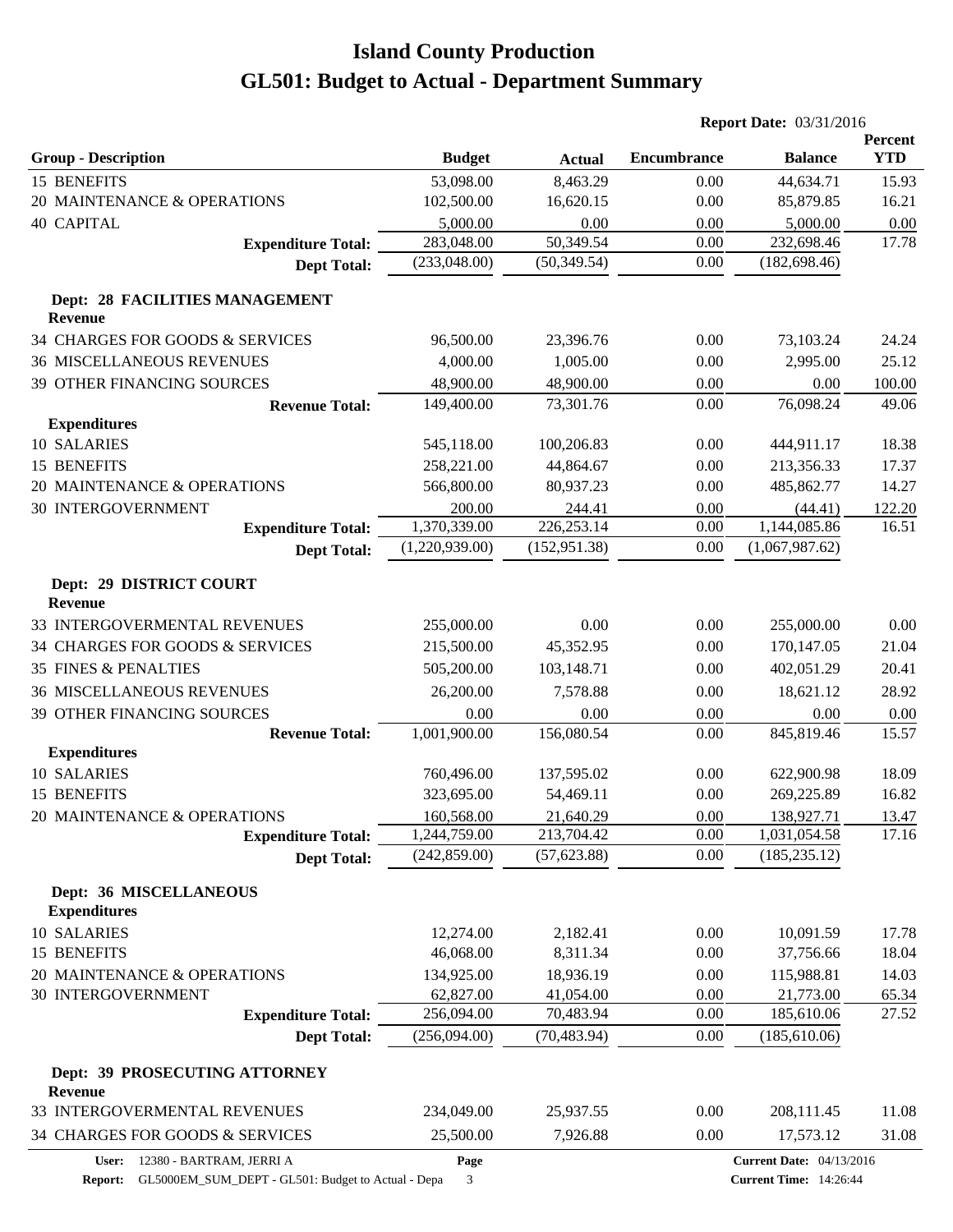|                                           |                |               |                    | <b>Report Date: 03/31/2016</b> |                       |  |
|-------------------------------------------|----------------|---------------|--------------------|--------------------------------|-----------------------|--|
| <b>Group - Description</b>                | <b>Budget</b>  | <b>Actual</b> | <b>Encumbrance</b> | <b>Balance</b>                 | Percent<br><b>YTD</b> |  |
| <b>35 FINES &amp; PENALTIES</b>           | 400.00         | 286.90        | 0.00               | 113.10                         | 71.72                 |  |
| 39 OTHER FINANCING SOURCES                | 13,000.00      | 13,000.00     | 0.00               | 0.00                           | 100.00                |  |
| <b>Revenue Total:</b>                     | 272,949.00     | 47,151.33     | 0.00               | 225,797.67                     | 17.27                 |  |
| <b>Expenditures</b>                       |                |               |                    |                                |                       |  |
| 10 SALARIES                               | 1,063,934.00   | 199,375.47    | 0.00               | 864,558.53                     | 18.73                 |  |
| 15 BENEFITS                               | 447,217.00     | 82,799.35     | 0.00               | 364,417.65                     | 18.51                 |  |
| 20 MAINTENANCE & OPERATIONS               | 117,721.00     | 17,187.50     | 0.00               | 100,533.50                     | 14.60                 |  |
| <b>Expenditure Total:</b>                 | 1,628,872.00   | 299,362.32    | 0.00               | 1,329,509.68                   | 18.37                 |  |
| <b>Dept Total:</b>                        | (1,355,923.00) | (252, 210.99) | 0.00               | (1,103,712.01)                 |                       |  |
| Dept: 40 SHERIFF<br><b>Revenue</b>        |                |               |                    |                                |                       |  |
| 30 USE OF FUND BALANCE/RESERVES           | 0.00           | 0.00          | 0.00               | 0.00                           | 0.00                  |  |
| 32 LICENSES & PERMITS                     | 40,400.00      | 14,568.58     | 0.00               | 25,831.42                      | 36.06                 |  |
| 33 INTERGOVERMENTAL REVENUES              | 692,217.00     | 264,315.03    | 0.00               | 427,901.97                     | 38.18                 |  |
| 34 CHARGES FOR GOODS & SERVICES           | 42,000.00      | 11,233.12     | 0.00               | 30,766.88                      | 26.74                 |  |
| <b>35 FINES &amp; PENALTIES</b>           | 250.00         | 2,079.44      | 0.00               | (1,829.44)                     | 831.77                |  |
| <b>36 MISCELLANEOUS REVENUES</b>          | 35,000.00      | 1,607.06      | 0.00               | 33,392.94                      | 4.59                  |  |
| <b>38 NONREVENUES</b>                     | 0.00           | 1,226.01      | 0.00               | (1,226.01)                     | 0.00                  |  |
| 39 OTHER FINANCING SOURCES                | 825,000.00     | 825,000.00    | 0.00               | 0.00                           | 100.00                |  |
| <b>Revenue Total:</b>                     | 1,634,867.00   | 1,120,029.24  | 0.00               | 514,837.76                     | 68.50                 |  |
| <b>Expenditures</b>                       |                |               |                    |                                |                       |  |
| 10 SALARIES                               | 4,895,696.00   | 869,326.33    | 0.00               | 4,026,369.67                   | 17.75                 |  |
| 15 BENEFITS                               | 1,865,757.00   | 325,819.50    | 0.00               | 1,539,937.50                   | 17.46                 |  |
| 20 MAINTENANCE & OPERATIONS               | 1,228,775.00   | 308,529.14    | 0.00               | 920,245.86                     | 25.10                 |  |
| <b>30 INTERGOVERNMENT</b>                 | 650,500.00     | 159,423.19    | 0.00               | 491,076.81                     | 24.50                 |  |
| <b>40 CAPITAL</b>                         | 28,095.00      | 0.00          | 0.00               | 28,095.00                      | 0.00                  |  |
| 50 INTERDEPT & TRANSFERS                  | 0.00           | 0.00          | 0.00               | 0.00                           | 0.00                  |  |
| <b>60 DEBT SERVICE</b>                    | 0.00           | 0.00          | 0.00               | 0.00                           | 0.00                  |  |
| 90 OTHER                                  | 0.00           | 0.00          | 0.00               | 0.00                           | 0.00<br>19.18         |  |
| <b>Expenditure Total:</b>                 | 8,668,823.00   | 1,663,098.16  | 0.00               | 7,005,724.84                   |                       |  |
| <b>Dept Total:</b>                        | (7,033,956.00) | (543,068.92)  | 0.00               | (6,490,887.08)                 |                       |  |
| <b>Dept: 41 SUPERIOR COURT</b><br>Revenue |                |               |                    |                                |                       |  |
| 30 USE OF FUND BALANCE/RESERVES           | 0.00           | 0.00          | 0.00               | 0.00                           | 0.00                  |  |
| <b>32 LICENSES &amp; PERMITS</b>          | 15,000.00      | 2,369.00      | 0.00               | 12,631.00                      | 15.79                 |  |
| 33 INTERGOVERMENTAL REVENUES              | 344,227.00     | 39,492.85     | 0.00               | 304,734.15                     | 11.47                 |  |
| 34 CHARGES FOR GOODS & SERVICES           | 18,000.00      | 3,890.10      | 0.00               | 14,109.90                      | 21.61                 |  |
| <b>36 MISCELLANEOUS REVENUES</b>          | 0.00           | 242.00        | 0.00               | (242.00)                       | 0.00                  |  |
| <b>Revenue Total:</b>                     | 377,227.00     | 45,993.95     | 0.00               | 331,233.05                     | 12.19                 |  |
| <b>Expenditures</b>                       |                |               |                    |                                |                       |  |
| 10 SALARIES                               | 829,509.00     | 149,275.86    | 0.00               | 680,233.14                     | 18.00                 |  |
| 15 BENEFITS                               | 230,890.00     | 44,108.90     | 0.00               | 186,781.10                     | 19.10                 |  |
| 20 MAINTENANCE & OPERATIONS               | 156,450.00     | 35,355.18     | 0.00               | 121,094.82                     | 22.59                 |  |
| 50 INTERDEPT & TRANSFERS                  | 300,000.00     | 300,000.00    | 0.00               | 0.00                           | 100.00                |  |
| <b>Expenditure Total:</b>                 | 1,516,849.00   | 528,739.94    | 0.00               | 988,109.06                     | 34.85                 |  |

**Page**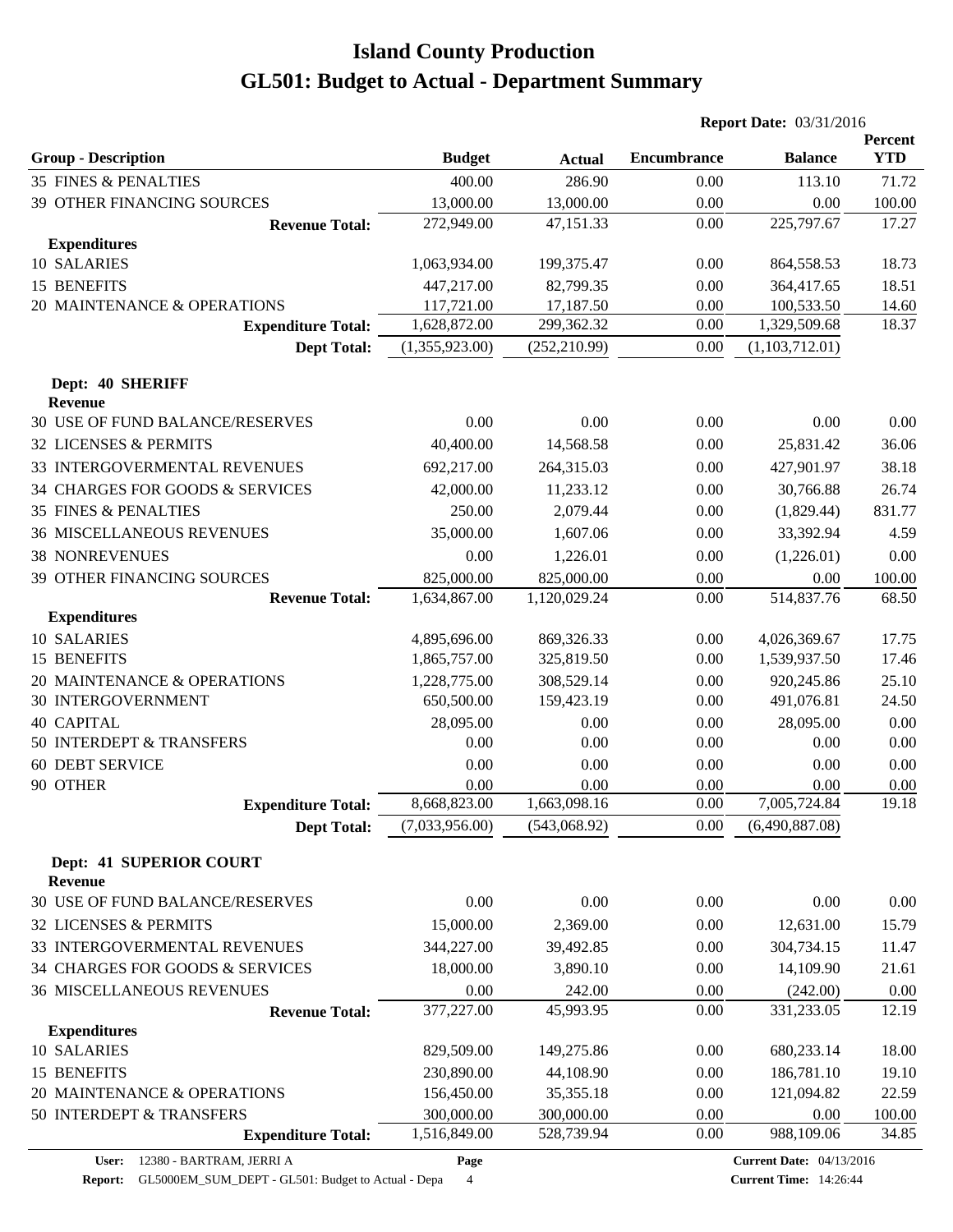|                                              |                |               | <b>Report Date: 03/31/2016</b> |                |                       |
|----------------------------------------------|----------------|---------------|--------------------------------|----------------|-----------------------|
| <b>Group - Description</b>                   | <b>Budget</b>  | <b>Actual</b> | <b>Encumbrance</b>             | <b>Balance</b> | Percent<br><b>YTD</b> |
| <b>Dept Total:</b>                           | (1,139,622.00) | (482, 745.99) | 0.00                           | (656, 876.01)  |                       |
|                                              |                |               |                                |                |                       |
| <b>Dept: 42 TREASURER</b><br><b>Revenue</b>  |                |               |                                |                |                       |
| 31 TAXES                                     | 135,000.00     | 32,633.32     | 0.00                           | 102,366.68     | 24.17                 |
| 34 CHARGES FOR GOODS & SERVICES              | 8,030.00       | 1,303.32      | 0.00                           | 6,726.68       | 16.23                 |
| <b>36 MISCELLANEOUS REVENUES</b>             | 551,800.00     | (10,045.84)   | 0.00                           | 561,845.84     | $-1.82$               |
| <b>Revenue Total:</b>                        | 694,830.00     | 23,890.80     | 0.00                           | 670,939.20     | 3.43                  |
| <b>Expenditures</b>                          |                |               |                                |                |                       |
| 10 SALARIES                                  | 410,750.00     | 75,175.61     | 0.00                           | 335,574.39     | 18.30                 |
| 15 BENEFITS                                  | 153,135.00     | 28,762.57     | 0.00                           | 124,372.43     | 18.78                 |
| 20 MAINTENANCE & OPERATIONS                  | 70,750.00      | 32,645.53     | 0.00                           | 38,104.47      | 46.14                 |
| <b>40 CAPITAL</b>                            | 1,000.00       | 0.00          | 0.00                           | 1,000.00       | 0.00                  |
| <b>60 DEBT SERVICE</b>                       | 3,000.00       | 83.98         | 0.00                           | 2,916.02       | 2.79                  |
| <b>Expenditure Total:</b>                    | 638,635.00     | 136,667.69    | 0.00                           | 501,967.31     | 21.39                 |
| <b>Dept Total:</b>                           | 56,195.00      | (112, 776.89) | 0.00                           | 168,971.89     |                       |
|                                              |                |               |                                |                |                       |
| Dept: 47 BUDGET<br><b>Expenditures</b>       |                |               |                                |                |                       |
| 10 SALARIES                                  | 50,588.00      | 9,097.83      | 0.00                           | 41,490.17      | 17.98                 |
| 15 BENEFITS                                  | 14,092.00      | 2,582.31      | 0.00                           | 11,509.69      | 18.32                 |
| 20 MAINTENANCE & OPERATIONS                  | 5,150.00       | 161.24        | 0.00                           | 4,988.76       | 3.13                  |
| <b>Expenditure Total:</b>                    | 69,830.00      | 11,841.38     | 0.00                           | 57,988.62      | 16.95                 |
| <b>Dept Total:</b>                           | (69, 830.00)   | (11, 841.38)  | 0.00                           | (57,988.62)    |                       |
|                                              |                |               |                                |                |                       |
| Dept: 48 EMERGENCY MANAGEMENT                |                |               |                                |                |                       |
| Revenue                                      |                |               |                                |                |                       |
| 33 INTERGOVERMENTAL REVENUES                 | 84,912.00      | 13,136.21     | 0.00                           | 71,775.79      | 15.47<br>15.47        |
| <b>Revenue Total:</b><br><b>Expenditures</b> | 84,912.00      | 13,136.21     | 0.00                           | 71,775.79      |                       |
| 10 SALARIES                                  | 80,611.00      | 11,155.48     | 0.00                           | 69,455.52      | 13.83                 |
| 15 BENEFITS                                  | 18,599.00      | 6,717.36      | 0.00                           | 11,881.64      | 36.11                 |
| 20 MAINTENANCE & OPERATIONS                  | 70,752.00      | 1,311.62      | 0.00                           | 69,440.38      | 1.85                  |
| <b>Expenditure Total:</b>                    | 169,962.00     | 19,184.46     | 0.00                           | 150,777.54     | 11.28                 |
| <b>Dept Total:</b>                           | (85,050.00)    | (6,048.25)    | 0.00                           | (79,001.75)    |                       |
|                                              |                |               |                                |                |                       |
| Dept: 53 PLANNING                            |                |               |                                |                |                       |
| <b>Revenue</b>                               |                |               |                                |                |                       |
| 30 USE OF FUND BALANCE/RESERVES              | 0.00           | 0.00          | 0.00                           | 0.00           | 0.00                  |
| 32 LICENSES & PERMITS                        | 1,125,000.00   | 282,895.04    | 0.00                           | 842,104.96     | 25.14                 |
| 33 INTERGOVERMENTAL REVENUES                 | 141,843.00     | 128,819.61    | 0.00                           | 13,023.39      | 90.81                 |
| 34 CHARGES FOR GOODS & SERVICES              | 679,038.00     | 176,681.59    | 0.00                           | 502,356.41     | 26.01                 |
| <b>36 MISCELLANEOUS REVENUES</b>             | 287.00         | 15.36         | 0.00                           | 271.64         | 5.35                  |
| 39 OTHER FINANCING SOURCES                   | 49,000.00      | 49,000.00     | 0.00                           | 0.00           | 100.00                |
| <b>Revenue Total:</b>                        | 1,995,168.00   | 637,411.60    | $0.00\,$                       | 1,357,756.40   | 31.94                 |
| <b>Expenditures</b>                          |                |               |                                |                |                       |
| 10 SALARIES                                  | 1,321,658.00   | 237,578.94    | 0.00                           | 1,084,079.06   | 17.97                 |
| 15 BENEFITS                                  | 558,088.00     | 102,299.59    | 0.00                           | 455,788.41     | 18.33                 |

**Report:** GL5000EM\_SUM\_DEPT - GL501: Budget to Actual - Depa 5

**Page**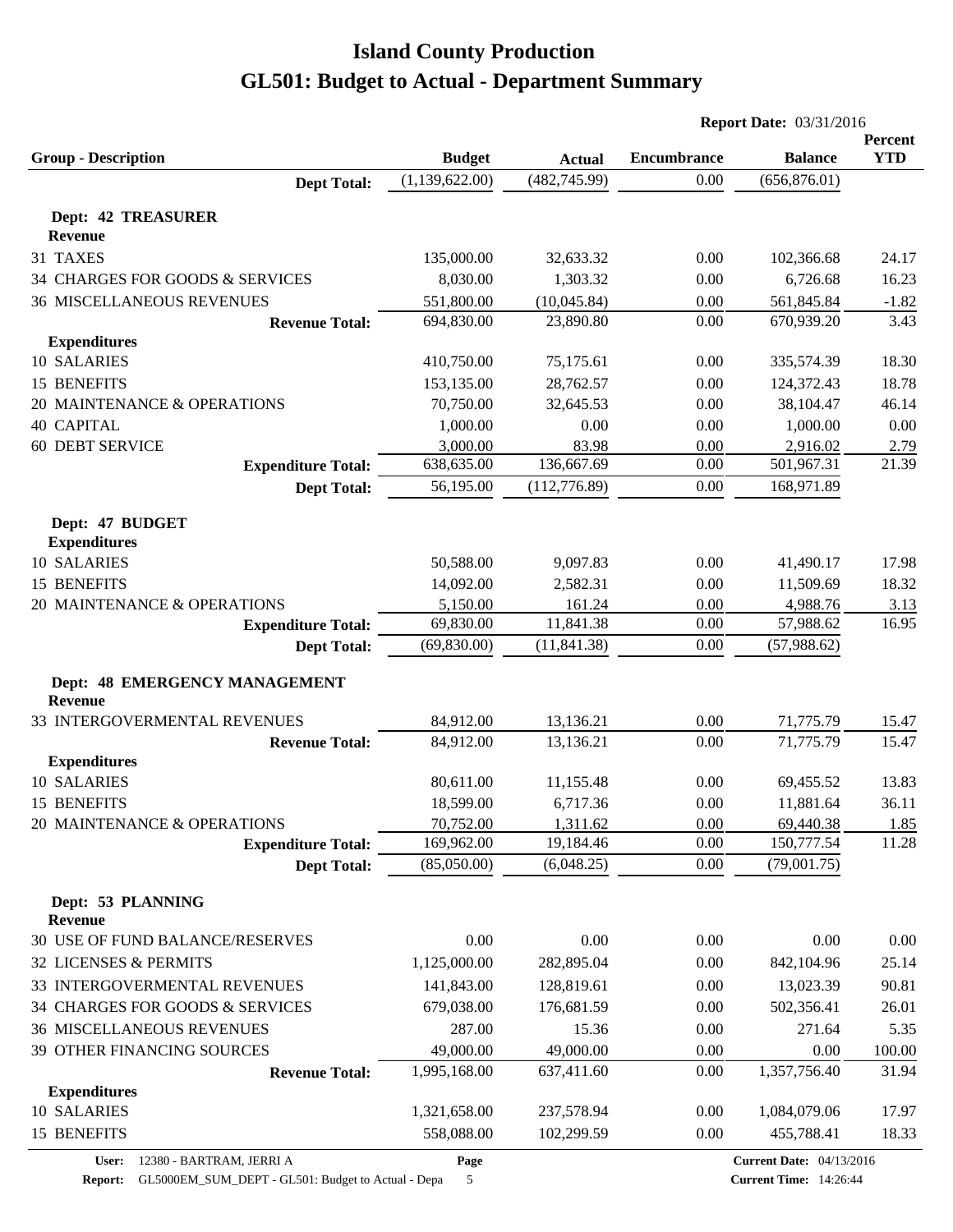| <b>YTD</b><br><b>Group - Description</b><br><b>Budget</b><br><b>Encumbrance</b><br><b>Balance</b><br><b>Actual</b><br>20 MAINTENANCE & OPERATIONS<br>274,043.00<br>75,619.28<br>198,423.72<br>27.59<br>0.00<br>50 INTERDEPT & TRANSFERS<br>0.00<br>2,424.00<br>0.00<br>(2,424.00)<br>0.00<br>2,153,789.00<br>417,921.81<br>0.00<br>1,735,867.19<br>19.40<br><b>Expenditure Total:</b><br>(158, 621.00)<br>219,489.79<br>0.00<br>(378, 110.79)<br><b>Dept Total:</b><br>Dept: 54 GENERAL SERVICES ADMIN<br><b>Revenue</b><br>32 LICENSES & PERMITS<br>18,000.00<br>0.00<br>40.77<br>7,340.00<br>10,660.00<br>33 INTERGOVERMENTAL REVENUES<br>53,786.00<br>62,258.00<br>0.00<br>(8,472.00)<br>115.75<br>34 CHARGES FOR GOODS & SERVICES<br>16,500.00<br>4,497.25<br>0.00<br>12,002.75<br>27.25<br><b>35 FINES &amp; PENALTIES</b><br>1,000.00<br>0.00<br>1,000.00<br>0.00<br>0.00<br>0.00<br><b>36 MISCELLANEOUS REVENUES</b><br>15.00<br>0.00<br>(15.00)<br>0.00<br>89,286.00<br>74,110.25<br>0.00<br>15,175.75<br>83.00<br><b>Revenue Total:</b><br><b>Expenditures</b><br>10 SALARIES<br>0.00<br>111,768.46<br>17.24<br>135,067.00<br>23,298.54<br>15 BENEFITS<br>58,207.00<br>8,915.31<br>0.00<br>49,291.69<br>15.31<br>20 MAINTENANCE & OPERATIONS<br>849,202.00<br>246,886.46<br>602,315.54<br>29.07<br>0.00<br>30 INTERGOVERNMENT<br>0.00<br>0.23<br>0.00<br>(0.23)<br>0.00<br>1,042,476.00<br>279,100.54<br>763,375.46<br>26.77<br>0.00<br><b>Expenditure Total:</b><br>(204,990.29)<br>(953, 190.00)<br>(748, 199.71)<br>0.00<br><b>Dept Total:</b><br><b>Dept: 59 HUMAN RESOURCES</b><br><b>Revenue</b><br>30 USE OF FUND BALANCE/RESERVES<br>0.00<br>0.00<br>0.00<br>0.00<br>0.00<br>1,000.00<br><b>36 MISCELLANEOUS REVENUES</b><br>1,000.00<br>0.00<br>0.00<br>0.00<br>17,500.00<br>0.00<br>0.00<br>39 OTHER FINANCING SOURCES<br>17,500.00<br>100.00<br>18,500.00<br>0.00<br>1,000.00<br>94.59<br>17,500.00<br><b>Revenue Total:</b><br><b>Expenditures</b><br>10 SALARIES<br>242,554.00<br>18.84<br>45,714.77<br>0.00<br>196,839.23<br>15 BENEFITS<br>100,040.00<br>18,777.20<br>0.00<br>81,262.80<br>18.76<br>97,750.00<br>0.00<br>20 MAINTENANCE & OPERATIONS<br>20,636.49<br>77,113.51<br>21.11<br>19.33<br>85,128.46<br>0.00<br>355,215.54<br>440,344.00<br><b>Expenditure Total:</b><br>(421, 844.00)<br>0.00<br>(67, 628.46)<br>(354, 215.54)<br><b>Dept Total:</b><br>Dept: 90 x FUND NON-DEPARTMENTAL<br><b>Revenue</b><br>30 USE OF FUND BALANCE/RESERVES<br>1,079,000.00<br>0.00<br>0.00<br>1,079,000.00<br>0.00<br>31 TAXES<br>7,551,000.00<br>0.00<br>9.12<br>688,725.68<br>6,862,274.32<br>31 TAXES<br>6,422,605.00<br>451,146.16<br>0.00<br>5,971,458.84<br>7.02 |          |              |            | <b>Report Date: 03/31/2016</b> |              |         |
|---------------------------------------------------------------------------------------------------------------------------------------------------------------------------------------------------------------------------------------------------------------------------------------------------------------------------------------------------------------------------------------------------------------------------------------------------------------------------------------------------------------------------------------------------------------------------------------------------------------------------------------------------------------------------------------------------------------------------------------------------------------------------------------------------------------------------------------------------------------------------------------------------------------------------------------------------------------------------------------------------------------------------------------------------------------------------------------------------------------------------------------------------------------------------------------------------------------------------------------------------------------------------------------------------------------------------------------------------------------------------------------------------------------------------------------------------------------------------------------------------------------------------------------------------------------------------------------------------------------------------------------------------------------------------------------------------------------------------------------------------------------------------------------------------------------------------------------------------------------------------------------------------------------------------------------------------------------------------------------------------------------------------------------------------------------------------------------------------------------------------------------------------------------------------------------------------------------------------------------------------------------------------------------------------------------------------------------------------------------------------------------------------------------------------------------------------------------------------------------------------------------------------------------------------------------------------------------------------------------------------------------------------------------------------------------------|----------|--------------|------------|--------------------------------|--------------|---------|
|                                                                                                                                                                                                                                                                                                                                                                                                                                                                                                                                                                                                                                                                                                                                                                                                                                                                                                                                                                                                                                                                                                                                                                                                                                                                                                                                                                                                                                                                                                                                                                                                                                                                                                                                                                                                                                                                                                                                                                                                                                                                                                                                                                                                                                                                                                                                                                                                                                                                                                                                                                                                                                                                                             |          |              |            |                                |              | Percent |
|                                                                                                                                                                                                                                                                                                                                                                                                                                                                                                                                                                                                                                                                                                                                                                                                                                                                                                                                                                                                                                                                                                                                                                                                                                                                                                                                                                                                                                                                                                                                                                                                                                                                                                                                                                                                                                                                                                                                                                                                                                                                                                                                                                                                                                                                                                                                                                                                                                                                                                                                                                                                                                                                                             |          |              |            |                                |              |         |
|                                                                                                                                                                                                                                                                                                                                                                                                                                                                                                                                                                                                                                                                                                                                                                                                                                                                                                                                                                                                                                                                                                                                                                                                                                                                                                                                                                                                                                                                                                                                                                                                                                                                                                                                                                                                                                                                                                                                                                                                                                                                                                                                                                                                                                                                                                                                                                                                                                                                                                                                                                                                                                                                                             |          |              |            |                                |              |         |
|                                                                                                                                                                                                                                                                                                                                                                                                                                                                                                                                                                                                                                                                                                                                                                                                                                                                                                                                                                                                                                                                                                                                                                                                                                                                                                                                                                                                                                                                                                                                                                                                                                                                                                                                                                                                                                                                                                                                                                                                                                                                                                                                                                                                                                                                                                                                                                                                                                                                                                                                                                                                                                                                                             |          |              |            |                                |              |         |
|                                                                                                                                                                                                                                                                                                                                                                                                                                                                                                                                                                                                                                                                                                                                                                                                                                                                                                                                                                                                                                                                                                                                                                                                                                                                                                                                                                                                                                                                                                                                                                                                                                                                                                                                                                                                                                                                                                                                                                                                                                                                                                                                                                                                                                                                                                                                                                                                                                                                                                                                                                                                                                                                                             |          |              |            |                                |              |         |
|                                                                                                                                                                                                                                                                                                                                                                                                                                                                                                                                                                                                                                                                                                                                                                                                                                                                                                                                                                                                                                                                                                                                                                                                                                                                                                                                                                                                                                                                                                                                                                                                                                                                                                                                                                                                                                                                                                                                                                                                                                                                                                                                                                                                                                                                                                                                                                                                                                                                                                                                                                                                                                                                                             |          |              |            |                                |              |         |
|                                                                                                                                                                                                                                                                                                                                                                                                                                                                                                                                                                                                                                                                                                                                                                                                                                                                                                                                                                                                                                                                                                                                                                                                                                                                                                                                                                                                                                                                                                                                                                                                                                                                                                                                                                                                                                                                                                                                                                                                                                                                                                                                                                                                                                                                                                                                                                                                                                                                                                                                                                                                                                                                                             |          |              |            |                                |              |         |
|                                                                                                                                                                                                                                                                                                                                                                                                                                                                                                                                                                                                                                                                                                                                                                                                                                                                                                                                                                                                                                                                                                                                                                                                                                                                                                                                                                                                                                                                                                                                                                                                                                                                                                                                                                                                                                                                                                                                                                                                                                                                                                                                                                                                                                                                                                                                                                                                                                                                                                                                                                                                                                                                                             |          |              |            |                                |              |         |
|                                                                                                                                                                                                                                                                                                                                                                                                                                                                                                                                                                                                                                                                                                                                                                                                                                                                                                                                                                                                                                                                                                                                                                                                                                                                                                                                                                                                                                                                                                                                                                                                                                                                                                                                                                                                                                                                                                                                                                                                                                                                                                                                                                                                                                                                                                                                                                                                                                                                                                                                                                                                                                                                                             |          |              |            |                                |              |         |
|                                                                                                                                                                                                                                                                                                                                                                                                                                                                                                                                                                                                                                                                                                                                                                                                                                                                                                                                                                                                                                                                                                                                                                                                                                                                                                                                                                                                                                                                                                                                                                                                                                                                                                                                                                                                                                                                                                                                                                                                                                                                                                                                                                                                                                                                                                                                                                                                                                                                                                                                                                                                                                                                                             |          |              |            |                                |              |         |
|                                                                                                                                                                                                                                                                                                                                                                                                                                                                                                                                                                                                                                                                                                                                                                                                                                                                                                                                                                                                                                                                                                                                                                                                                                                                                                                                                                                                                                                                                                                                                                                                                                                                                                                                                                                                                                                                                                                                                                                                                                                                                                                                                                                                                                                                                                                                                                                                                                                                                                                                                                                                                                                                                             |          |              |            |                                |              |         |
|                                                                                                                                                                                                                                                                                                                                                                                                                                                                                                                                                                                                                                                                                                                                                                                                                                                                                                                                                                                                                                                                                                                                                                                                                                                                                                                                                                                                                                                                                                                                                                                                                                                                                                                                                                                                                                                                                                                                                                                                                                                                                                                                                                                                                                                                                                                                                                                                                                                                                                                                                                                                                                                                                             |          |              |            |                                |              |         |
|                                                                                                                                                                                                                                                                                                                                                                                                                                                                                                                                                                                                                                                                                                                                                                                                                                                                                                                                                                                                                                                                                                                                                                                                                                                                                                                                                                                                                                                                                                                                                                                                                                                                                                                                                                                                                                                                                                                                                                                                                                                                                                                                                                                                                                                                                                                                                                                                                                                                                                                                                                                                                                                                                             |          |              |            |                                |              |         |
|                                                                                                                                                                                                                                                                                                                                                                                                                                                                                                                                                                                                                                                                                                                                                                                                                                                                                                                                                                                                                                                                                                                                                                                                                                                                                                                                                                                                                                                                                                                                                                                                                                                                                                                                                                                                                                                                                                                                                                                                                                                                                                                                                                                                                                                                                                                                                                                                                                                                                                                                                                                                                                                                                             |          |              |            |                                |              |         |
|                                                                                                                                                                                                                                                                                                                                                                                                                                                                                                                                                                                                                                                                                                                                                                                                                                                                                                                                                                                                                                                                                                                                                                                                                                                                                                                                                                                                                                                                                                                                                                                                                                                                                                                                                                                                                                                                                                                                                                                                                                                                                                                                                                                                                                                                                                                                                                                                                                                                                                                                                                                                                                                                                             |          |              |            |                                |              |         |
|                                                                                                                                                                                                                                                                                                                                                                                                                                                                                                                                                                                                                                                                                                                                                                                                                                                                                                                                                                                                                                                                                                                                                                                                                                                                                                                                                                                                                                                                                                                                                                                                                                                                                                                                                                                                                                                                                                                                                                                                                                                                                                                                                                                                                                                                                                                                                                                                                                                                                                                                                                                                                                                                                             |          |              |            |                                |              |         |
|                                                                                                                                                                                                                                                                                                                                                                                                                                                                                                                                                                                                                                                                                                                                                                                                                                                                                                                                                                                                                                                                                                                                                                                                                                                                                                                                                                                                                                                                                                                                                                                                                                                                                                                                                                                                                                                                                                                                                                                                                                                                                                                                                                                                                                                                                                                                                                                                                                                                                                                                                                                                                                                                                             |          |              |            |                                |              |         |
|                                                                                                                                                                                                                                                                                                                                                                                                                                                                                                                                                                                                                                                                                                                                                                                                                                                                                                                                                                                                                                                                                                                                                                                                                                                                                                                                                                                                                                                                                                                                                                                                                                                                                                                                                                                                                                                                                                                                                                                                                                                                                                                                                                                                                                                                                                                                                                                                                                                                                                                                                                                                                                                                                             |          |              |            |                                |              |         |
|                                                                                                                                                                                                                                                                                                                                                                                                                                                                                                                                                                                                                                                                                                                                                                                                                                                                                                                                                                                                                                                                                                                                                                                                                                                                                                                                                                                                                                                                                                                                                                                                                                                                                                                                                                                                                                                                                                                                                                                                                                                                                                                                                                                                                                                                                                                                                                                                                                                                                                                                                                                                                                                                                             |          |              |            |                                |              |         |
|                                                                                                                                                                                                                                                                                                                                                                                                                                                                                                                                                                                                                                                                                                                                                                                                                                                                                                                                                                                                                                                                                                                                                                                                                                                                                                                                                                                                                                                                                                                                                                                                                                                                                                                                                                                                                                                                                                                                                                                                                                                                                                                                                                                                                                                                                                                                                                                                                                                                                                                                                                                                                                                                                             |          |              |            |                                |              |         |
|                                                                                                                                                                                                                                                                                                                                                                                                                                                                                                                                                                                                                                                                                                                                                                                                                                                                                                                                                                                                                                                                                                                                                                                                                                                                                                                                                                                                                                                                                                                                                                                                                                                                                                                                                                                                                                                                                                                                                                                                                                                                                                                                                                                                                                                                                                                                                                                                                                                                                                                                                                                                                                                                                             |          |              |            |                                |              |         |
|                                                                                                                                                                                                                                                                                                                                                                                                                                                                                                                                                                                                                                                                                                                                                                                                                                                                                                                                                                                                                                                                                                                                                                                                                                                                                                                                                                                                                                                                                                                                                                                                                                                                                                                                                                                                                                                                                                                                                                                                                                                                                                                                                                                                                                                                                                                                                                                                                                                                                                                                                                                                                                                                                             |          |              |            |                                |              |         |
|                                                                                                                                                                                                                                                                                                                                                                                                                                                                                                                                                                                                                                                                                                                                                                                                                                                                                                                                                                                                                                                                                                                                                                                                                                                                                                                                                                                                                                                                                                                                                                                                                                                                                                                                                                                                                                                                                                                                                                                                                                                                                                                                                                                                                                                                                                                                                                                                                                                                                                                                                                                                                                                                                             |          |              |            |                                |              |         |
|                                                                                                                                                                                                                                                                                                                                                                                                                                                                                                                                                                                                                                                                                                                                                                                                                                                                                                                                                                                                                                                                                                                                                                                                                                                                                                                                                                                                                                                                                                                                                                                                                                                                                                                                                                                                                                                                                                                                                                                                                                                                                                                                                                                                                                                                                                                                                                                                                                                                                                                                                                                                                                                                                             |          |              |            |                                |              |         |
|                                                                                                                                                                                                                                                                                                                                                                                                                                                                                                                                                                                                                                                                                                                                                                                                                                                                                                                                                                                                                                                                                                                                                                                                                                                                                                                                                                                                                                                                                                                                                                                                                                                                                                                                                                                                                                                                                                                                                                                                                                                                                                                                                                                                                                                                                                                                                                                                                                                                                                                                                                                                                                                                                             |          |              |            |                                |              |         |
|                                                                                                                                                                                                                                                                                                                                                                                                                                                                                                                                                                                                                                                                                                                                                                                                                                                                                                                                                                                                                                                                                                                                                                                                                                                                                                                                                                                                                                                                                                                                                                                                                                                                                                                                                                                                                                                                                                                                                                                                                                                                                                                                                                                                                                                                                                                                                                                                                                                                                                                                                                                                                                                                                             |          |              |            |                                |              |         |
|                                                                                                                                                                                                                                                                                                                                                                                                                                                                                                                                                                                                                                                                                                                                                                                                                                                                                                                                                                                                                                                                                                                                                                                                                                                                                                                                                                                                                                                                                                                                                                                                                                                                                                                                                                                                                                                                                                                                                                                                                                                                                                                                                                                                                                                                                                                                                                                                                                                                                                                                                                                                                                                                                             |          |              |            |                                |              |         |
|                                                                                                                                                                                                                                                                                                                                                                                                                                                                                                                                                                                                                                                                                                                                                                                                                                                                                                                                                                                                                                                                                                                                                                                                                                                                                                                                                                                                                                                                                                                                                                                                                                                                                                                                                                                                                                                                                                                                                                                                                                                                                                                                                                                                                                                                                                                                                                                                                                                                                                                                                                                                                                                                                             |          |              |            |                                |              |         |
|                                                                                                                                                                                                                                                                                                                                                                                                                                                                                                                                                                                                                                                                                                                                                                                                                                                                                                                                                                                                                                                                                                                                                                                                                                                                                                                                                                                                                                                                                                                                                                                                                                                                                                                                                                                                                                                                                                                                                                                                                                                                                                                                                                                                                                                                                                                                                                                                                                                                                                                                                                                                                                                                                             |          |              |            |                                |              |         |
|                                                                                                                                                                                                                                                                                                                                                                                                                                                                                                                                                                                                                                                                                                                                                                                                                                                                                                                                                                                                                                                                                                                                                                                                                                                                                                                                                                                                                                                                                                                                                                                                                                                                                                                                                                                                                                                                                                                                                                                                                                                                                                                                                                                                                                                                                                                                                                                                                                                                                                                                                                                                                                                                                             |          |              |            |                                |              |         |
|                                                                                                                                                                                                                                                                                                                                                                                                                                                                                                                                                                                                                                                                                                                                                                                                                                                                                                                                                                                                                                                                                                                                                                                                                                                                                                                                                                                                                                                                                                                                                                                                                                                                                                                                                                                                                                                                                                                                                                                                                                                                                                                                                                                                                                                                                                                                                                                                                                                                                                                                                                                                                                                                                             |          |              |            |                                |              |         |
|                                                                                                                                                                                                                                                                                                                                                                                                                                                                                                                                                                                                                                                                                                                                                                                                                                                                                                                                                                                                                                                                                                                                                                                                                                                                                                                                                                                                                                                                                                                                                                                                                                                                                                                                                                                                                                                                                                                                                                                                                                                                                                                                                                                                                                                                                                                                                                                                                                                                                                                                                                                                                                                                                             |          |              |            |                                |              |         |
|                                                                                                                                                                                                                                                                                                                                                                                                                                                                                                                                                                                                                                                                                                                                                                                                                                                                                                                                                                                                                                                                                                                                                                                                                                                                                                                                                                                                                                                                                                                                                                                                                                                                                                                                                                                                                                                                                                                                                                                                                                                                                                                                                                                                                                                                                                                                                                                                                                                                                                                                                                                                                                                                                             |          |              |            |                                |              |         |
|                                                                                                                                                                                                                                                                                                                                                                                                                                                                                                                                                                                                                                                                                                                                                                                                                                                                                                                                                                                                                                                                                                                                                                                                                                                                                                                                                                                                                                                                                                                                                                                                                                                                                                                                                                                                                                                                                                                                                                                                                                                                                                                                                                                                                                                                                                                                                                                                                                                                                                                                                                                                                                                                                             |          |              |            |                                |              |         |
|                                                                                                                                                                                                                                                                                                                                                                                                                                                                                                                                                                                                                                                                                                                                                                                                                                                                                                                                                                                                                                                                                                                                                                                                                                                                                                                                                                                                                                                                                                                                                                                                                                                                                                                                                                                                                                                                                                                                                                                                                                                                                                                                                                                                                                                                                                                                                                                                                                                                                                                                                                                                                                                                                             | 31 TAXES | 1,636,000.00 | 236,743.45 | 0.00                           | 1,399,256.55 | 14.47   |
| 1,561,000.00<br>0.00<br>33 INTERGOVERMENTAL REVENUES<br>208,218.57<br>1,352,781.43<br>13.33                                                                                                                                                                                                                                                                                                                                                                                                                                                                                                                                                                                                                                                                                                                                                                                                                                                                                                                                                                                                                                                                                                                                                                                                                                                                                                                                                                                                                                                                                                                                                                                                                                                                                                                                                                                                                                                                                                                                                                                                                                                                                                                                                                                                                                                                                                                                                                                                                                                                                                                                                                                                 |          |              |            |                                |              |         |
| 34 CHARGES FOR GOODS & SERVICES<br>20,000.00<br>0.00<br>17,003.11<br>14.98<br>2,996.89                                                                                                                                                                                                                                                                                                                                                                                                                                                                                                                                                                                                                                                                                                                                                                                                                                                                                                                                                                                                                                                                                                                                                                                                                                                                                                                                                                                                                                                                                                                                                                                                                                                                                                                                                                                                                                                                                                                                                                                                                                                                                                                                                                                                                                                                                                                                                                                                                                                                                                                                                                                                      |          |              |            |                                |              |         |
| <b>36 MISCELLANEOUS REVENUES</b><br>42,000.00<br>341.22<br>41,658.78<br>0.81<br>0.00                                                                                                                                                                                                                                                                                                                                                                                                                                                                                                                                                                                                                                                                                                                                                                                                                                                                                                                                                                                                                                                                                                                                                                                                                                                                                                                                                                                                                                                                                                                                                                                                                                                                                                                                                                                                                                                                                                                                                                                                                                                                                                                                                                                                                                                                                                                                                                                                                                                                                                                                                                                                        |          |              |            |                                |              |         |
| 39 OTHER FINANCING SOURCES<br>1,870,856.00<br>1,870,856.00<br>0.00<br>0.00<br>100.00                                                                                                                                                                                                                                                                                                                                                                                                                                                                                                                                                                                                                                                                                                                                                                                                                                                                                                                                                                                                                                                                                                                                                                                                                                                                                                                                                                                                                                                                                                                                                                                                                                                                                                                                                                                                                                                                                                                                                                                                                                                                                                                                                                                                                                                                                                                                                                                                                                                                                                                                                                                                        |          |              |            |                                |              |         |
| 16,723,433.03<br>20,182,461.00<br>3,459,027.97<br>0.00<br>17.13<br><b>Revenue Total:</b>                                                                                                                                                                                                                                                                                                                                                                                                                                                                                                                                                                                                                                                                                                                                                                                                                                                                                                                                                                                                                                                                                                                                                                                                                                                                                                                                                                                                                                                                                                                                                                                                                                                                                                                                                                                                                                                                                                                                                                                                                                                                                                                                                                                                                                                                                                                                                                                                                                                                                                                                                                                                    |          |              |            |                                |              |         |
| <b>Expenditures</b><br>10 SALARIES<br>855,000.00<br>855,000.00<br>0.00<br>0.00<br>0.00                                                                                                                                                                                                                                                                                                                                                                                                                                                                                                                                                                                                                                                                                                                                                                                                                                                                                                                                                                                                                                                                                                                                                                                                                                                                                                                                                                                                                                                                                                                                                                                                                                                                                                                                                                                                                                                                                                                                                                                                                                                                                                                                                                                                                                                                                                                                                                                                                                                                                                                                                                                                      |          |              |            |                                |              |         |

**Page**

Report: GL5000EM\_SUM\_DEPT - GL501: Budget to Actual - Depa 6